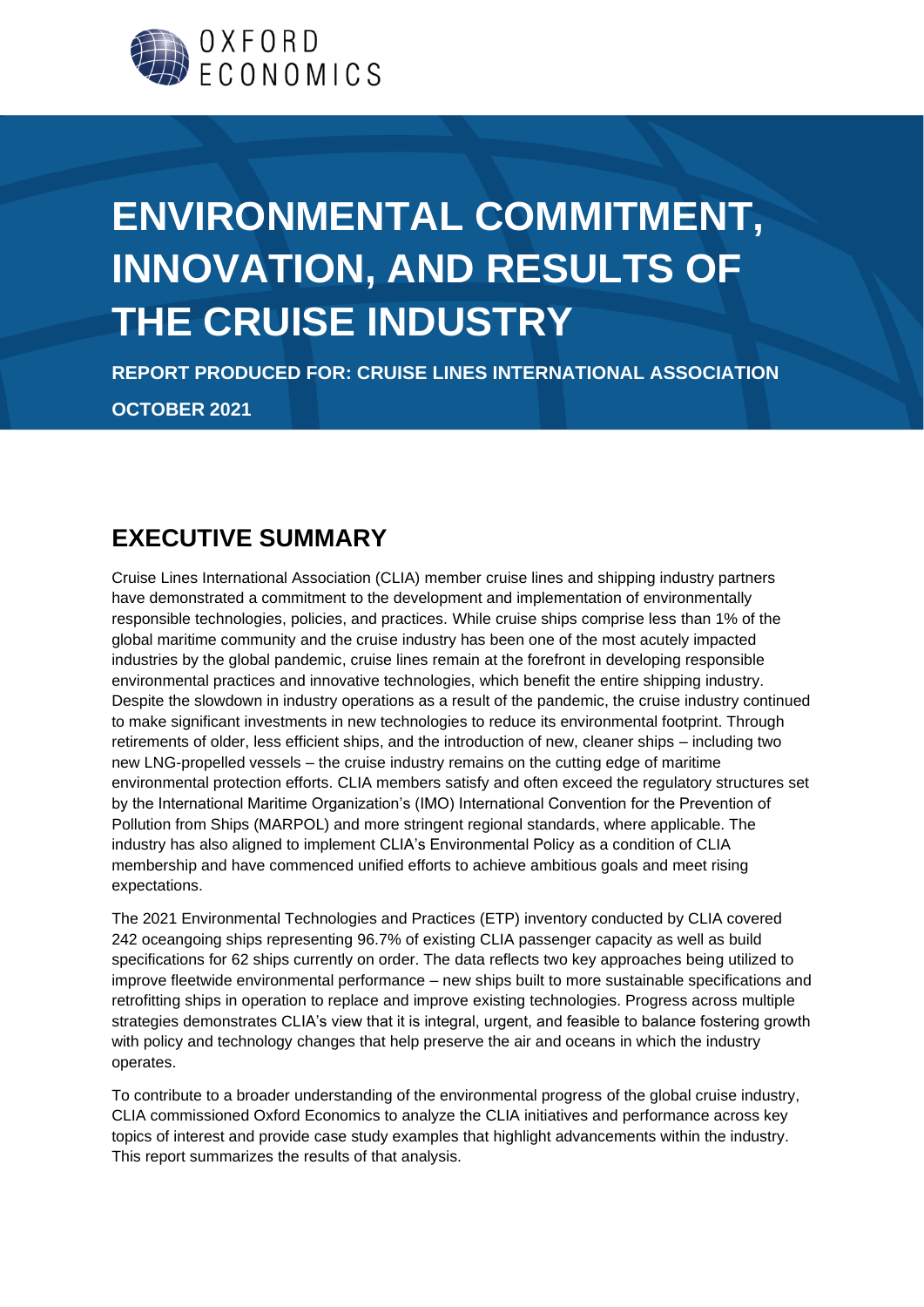# **1. AIR EMISSIONS**

OXFORD  $FCONOMICS$ 

### **Regulatory Environment**

The International Maritime Organization (IMO) administers global and regional regulatory guidelines through the International Convention for the Prevention of Pollution from Ships (MARPOL). MARPOL drives global compliance for prevention of pollution of oil, sewage and garbage (including plastic) from ships, among others. In total, there are six technical annexes to MARPOL.

Annex VI addresses regulations for the prevention of air pollution from ships. A key feature of MARPOL Annex VI is its designation of Emission Control Areas (ECAs) for certain air emissions which are subject to varying and more stringent regulations and provide a model for ocean management policy in other high-traffic regions. There are currently four ECAs: the Baltic Sea ECA, the North Sea ECA, the North American ECA, and the US Caribbean ECA. Regulations 13 and 14 which concern nitrogen oxides  $(NO<sub>x</sub>)$  and sulfur oxides (SOx), respectively, therefore provide different guidance for global and ECA compliance.

#### **MARPOL Annex VI Regulation 13 – Nitrogen Oxides (NOx)**

3 Tiers For NO<sup>x</sup> regulation based on ship build date & engine rpm

Regulation 13 of MARPOL defines limits on diesel engine NO<sup>x</sup> emissions in terms of three tiers which correspond to the date when a ship was built. For marine diesel engines with over 130kW output power, the tiers apply as follows:

#### **IMO MARPOL Annex VI Regulation 13 NO<sup>x</sup> Caps by Tier**

#### Nitrogen Oxide Emissions Caps - Global Tier Ship built on/after: rpm < 130  $\le$  130  $\le$  rpm  $\le$  1999 rpm  $\ge$  2000 I January 2000 17 45·rpm(-0.2) 9.8 II January 2011 14.4 44·rpm(-0.23) 7.7 III January 2016 \* 3.4 9·rpm(-0.2) 2 Total weighted cycle emission limit (g/kWh)

### Source: IMO

\* January 2021 for Baltic Sea and North Sea ECAs

Since 1 January 2016, compliance with the Tier III standard has been mandatory in the North American ECA and the United States Caribbean ECA for all new build ships, irrespective of the above finer ship characteristics. Starting on 1 January 2021, mandatory Tier III compliance for all new build ships expanded to include the Baltic Sea ECA and North Sea ECA as well.

#### **MARPOL Annex VI Regulation 14 – Sulfur Oxides (SOx) and Particulate Matter (PM)**

Regulation 14 of MARPOL Annex VI dictates limits on sulfur content in fuel oil with the objective of limiting  $SO_x$  and PM emissions. Regulation 14 also allows alternative means of compliance with low sulfur fuel requirements such as exhaust gas cleaning systems. Similar to  $NO<sub>x</sub>$  caps, required levels differ between oceangoing vessels operating globally and the more stringent caps for those that operate within regional ECAs and both have tightened over time.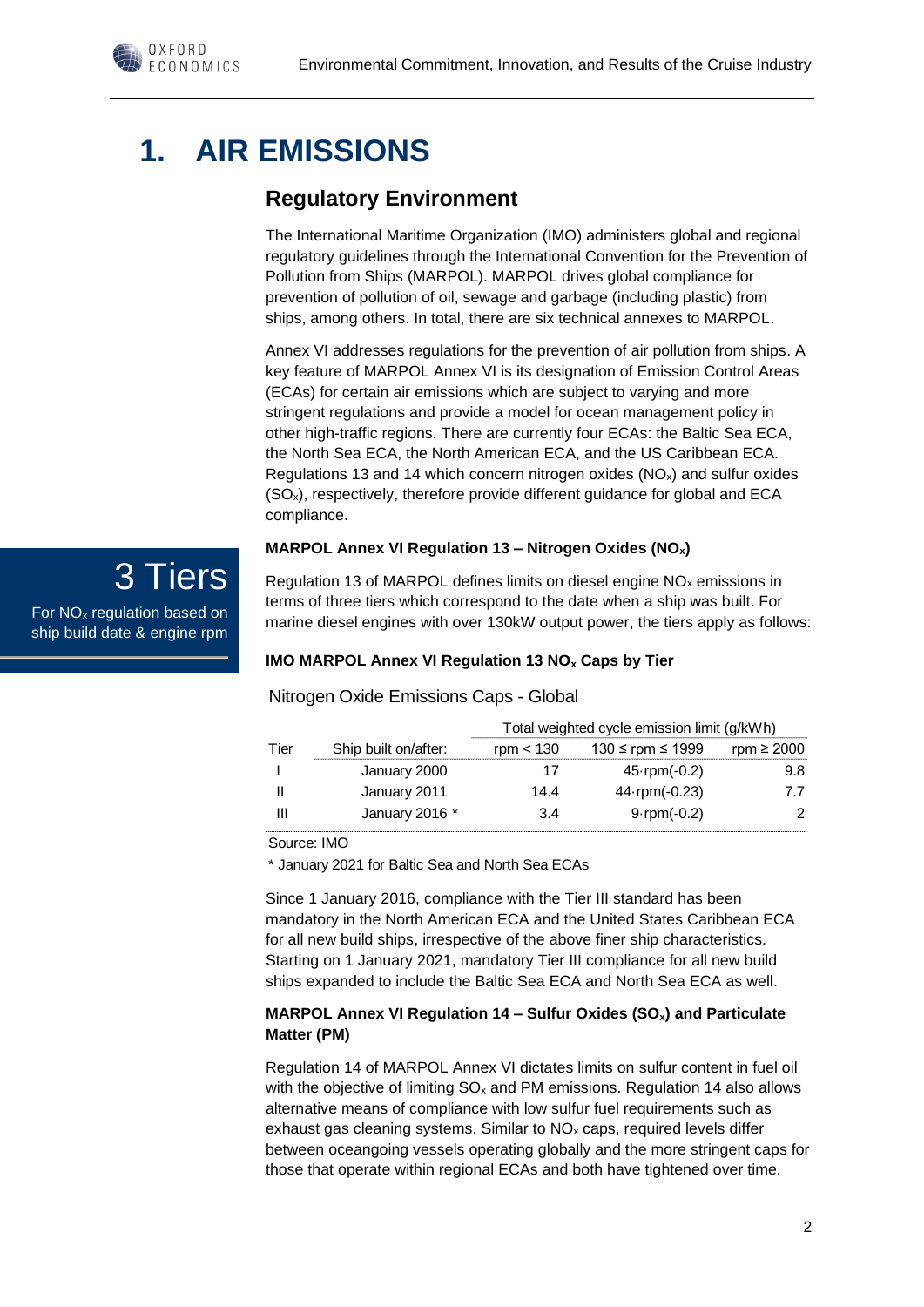

However, unlike  $NO<sub>x</sub>$  regulation, these limits apply to all fuel oil, combustion equipment, and devices on board regardless of ship construction date and are measured by mass in fuel oil. The recent history of regulatory advancement is as follows:

#### **IMO MARPOL Annex VI Regulation 14 Sulfur Content in Fuel Oil Caps**

#### Sulfur Content in Fuel Oil Caps

| Global                |                                     | ECA                   |                                     |
|-----------------------|-------------------------------------|-----------------------|-------------------------------------|
| <b>Effective Date</b> | Sulfur Cap (mass share in fuel oil) | <b>Effective Date</b> | Sulfur Cap (mass share in fuel oil) |
| prior to January 2012 | 4.50%                               | prior to January 2010 | 1.50%                               |
| January 2012          | 3.50%                               | January 2010          | 1.00%                               |
| January 2020          | 0.50%                               | January 2015          | 0.10%                               |

Source: IMO

## 0.5%

Maximum global fuel oil sulfur content (by mass) beginning 1 January 2020

*Existing 0.1% cap within all ECAs*

### **CLIA Initiatives and Performance**

#### **Liquified Natural Gas (LNG) and Other Alternative Fuel Sources**

CLIA cruise line members are addressing air emissions by transitioning to cleaner-burning fuels such as Liquified Natural Gas (LNG), biofuels, and synthetic fuels while installing Exhaust Gas Cleaning Systems (EGCS) on ships that rely on legacy fuel sources. Presently, LNG is the primary alternative fuel source being implemented due to its strong environmental performance, growing land-based infrastructure, and established technological viability. Burning LNG produces virtually zero sulfur emissions, 85% fewer nitrogen oxide emissions, 95-100% fewer particulate emissions, and the industry estimates up to 20% fewer greenhouse gas emissions (GHG). The industry is working closely with partners to mitigate the potential risk associated with burning LNG and methane slip. Natural gas extraction, refinement, and distribution operations have grown, aided by both environmental and economic efficiency, enabling cruise ships to refuel at ports worldwide.

The debut of two new LNG-operated ships to the global cruise fleet increased the LNG-enabled global capacity 62% relative to 2020 – more than quadruple that of 2019. As of August 2021, there are 22 ships on order or under construction committed to relying on LNG for primary propulsion, representing 52% of new passenger capacity. In addition to LNG, over three-quarters of the global cruise fleet by passenger capacity is capable of using other alternative fuels, such as biodiesel or methanol. However, investment, development, and widespread adoption of cleaner-burning biofuels and synthetic fuels face key hurdles such as fuel density, safe storage, global availability, and regulatory obstacles. Looking ahead, the contemporary engine technology enables LNGreliant ships to transition to future fuel sources with minimal structural intervention required.

## 26 Ships

Currently sailing, on order, or under construction powered by LNG for primary propulsion

> *52% of new global passenger capacity to be LNG-powered*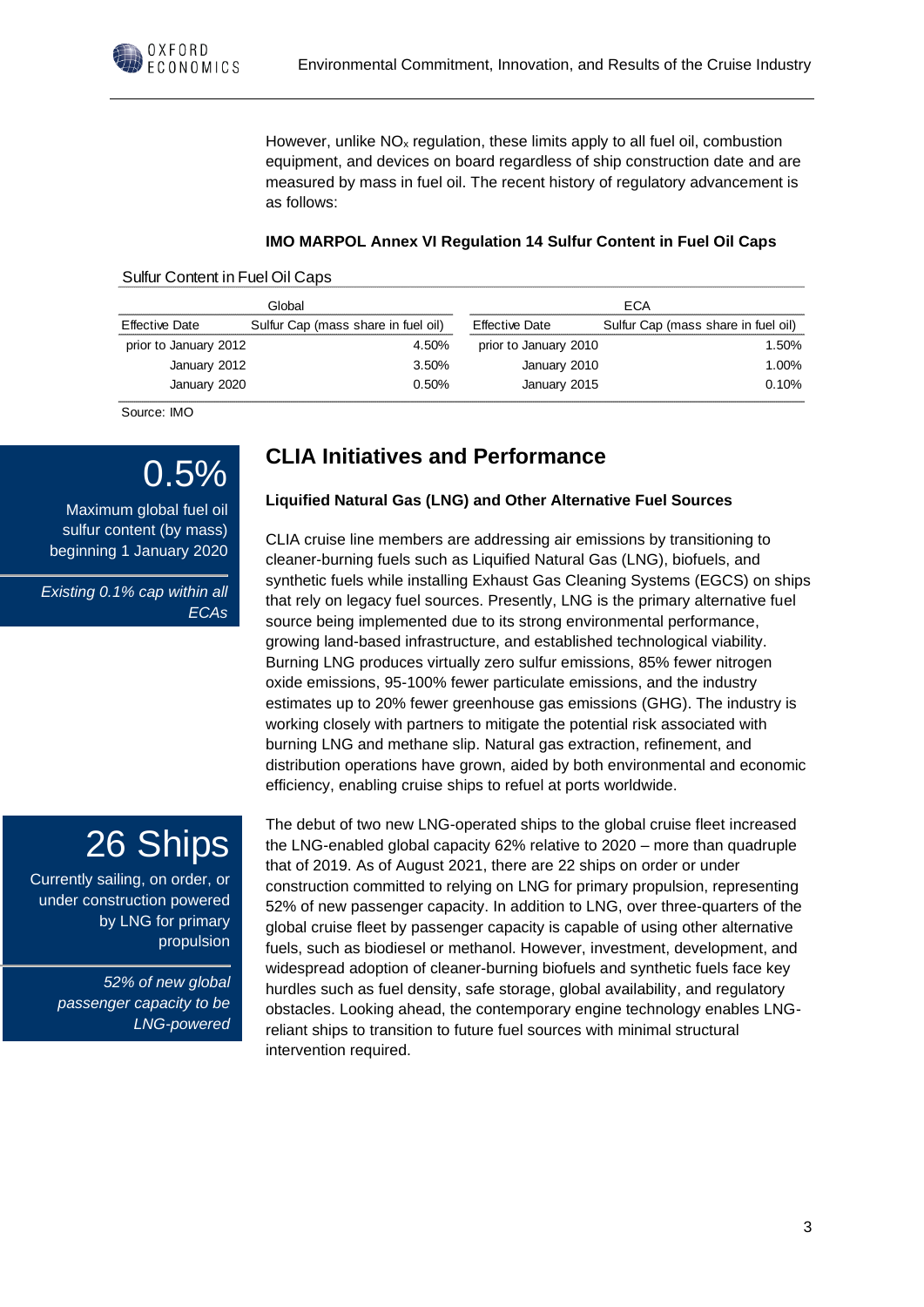

#### **LNG Case Study:**

#### **CLIA Executive Partner – Nauticor**

Nauticor, a subsidiary of Gasum, is a Hamburg, Germany-based provider of LNG as bunker fuel to the shipping industry. They enable operators of cruise liners, tankers, ferries, container liners, and more to improve their environmental performance by moving away from conventional fuels. Toward this end, Nauticor accomplished its first ship-to-ship LNG bunkering operation for a new Meyer Werft-built LNG-powered cruise ship in 2020. LNG outperforms key legacy fuel sources such as Heavy Fuel Oil (HFO), which composes around 84% of marine bunker fuel utilization, and Marine Gas Oil (MGO). <sup>1</sup>HFOs and MGOs can be also utilized in Low Sulfur (LS-HFO and LS-MGO) forms and/or be used in conjunction with Exhaust Gas Cleaning Systems (EGCS) to meet ECA standards for sulfur content below 0.1%; however, it may be outperformed by LNG's complete elimination of SO<sub>x</sub> emissions. 2

DNV GL, a global vessel classification society, expressed the benefits of LNG fuel:

"LNG fuel as a solution to curb harmful emissions is indisputable. It emits zero sulphur oxides  $(SO_x)$  and virtually zero particulate matter (PM). Compared to HFO, it emits up to 90% less nitrogen oxides  $(NO<sub>x</sub>)$  The environmental agenda is today shifting to focus more on greenhouse gases. Employing current best practices and appropriate technologies to minimize methane leakage, gas offers the potential for up to a 25% reduction."

#### **Exhaust Gas Cleaning Systems (EGCS), Water Fuel Emulsion (WFE), Selective Catalytic Reduction (SCR), and Data Solutions**

While the global COVID-19 pandemic hastened the pace of retirement and recycling of CLIA member ships, the longevity of cruise ships and their engines, in general, tempers the rate of transition to alternative fuel sources but does not impede the goal of fleetwide emissions reduction. EGCS are currently installed on ships that comprise 76% of global passenger capacity, reflecting a sevenpercentage point increase over 2020 ETP inventory levels, and 94% of new ships not relying on LNG as their primary fuel source will have EGCS installed. These systems reduce exhaust sulfur oxide levels by as much as 98%, typical total particulate matter levels by 50% or more, and nitrogen oxide levels by up to 12%. The future cruise fleet will leverage EGCS technology and LNG fuel to lessen air emissions.

Alongside EGCS, WFE treatments further limit the air emissions of heavy fuels and diesel oil. By mixing water with the fuel using various methods, emulsified fuels are able to simultaneously reduce nitrogen oxide emissions by as much as 50% and particulate matter emissions by up to 90%. 3 In addition to fewer

76%

Portion of global passenger capacity utilizing EGCS to meet or exceed air emissions requirements

> *Seven percentage point growth over 2020*

<sup>1</sup> International Energy Agency, 2017

<sup>2</sup> Marquard and Bahls, 2015

<sup>3</sup> Holtbecker and Geist, 1998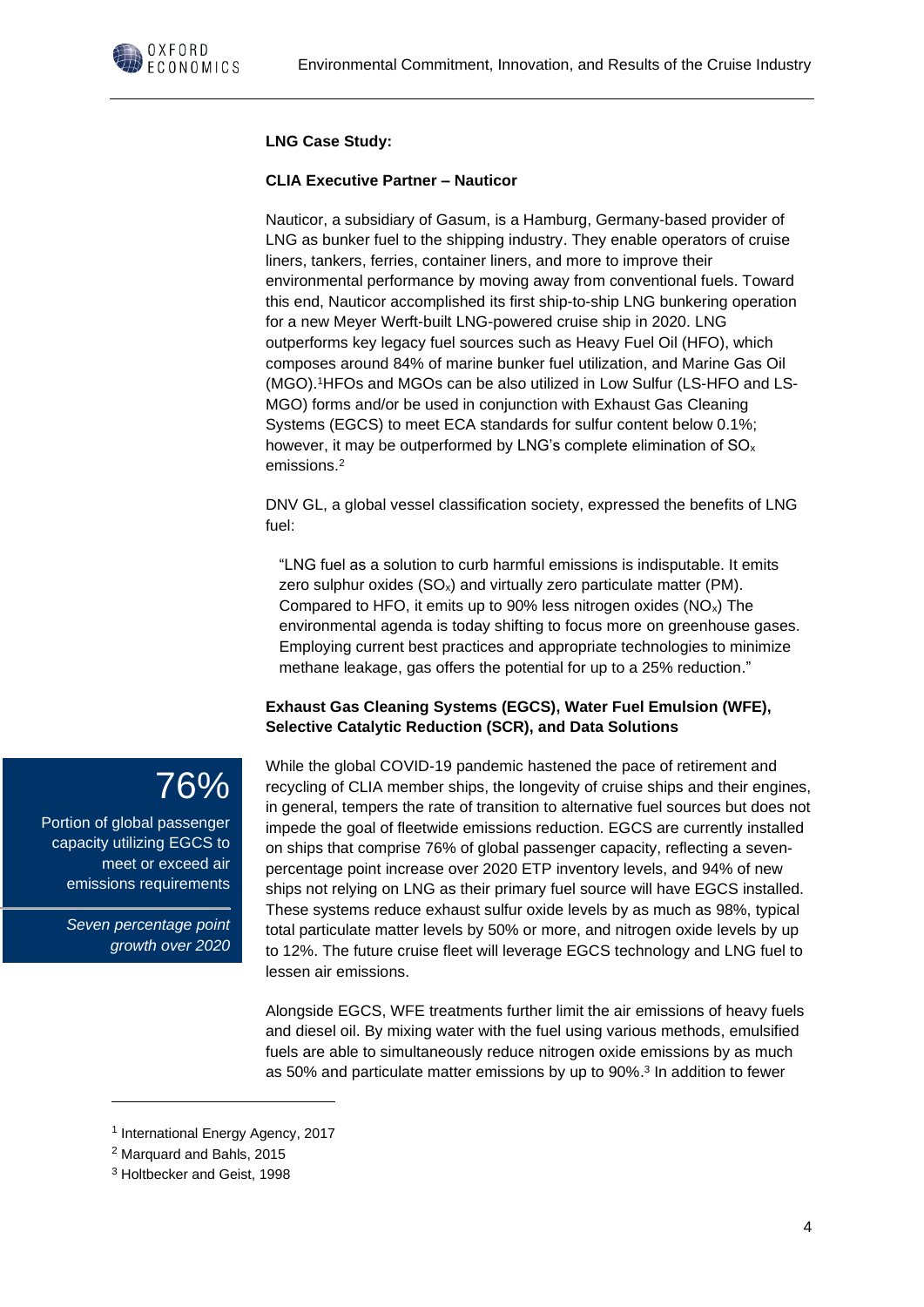

emissions, WFE technology grants a 5% savings on fuel consumption. 4 Currently, over one-fifth of global passenger capacity is equipped with WFE technology.

Selective Catalytic Reduction (SCR) Systems are another advanced technology used to control air emissions and reduce pollution levels caused by fuel combustion. A SCR System injects a liquid-reductant agent, usually Diesel Exhaust Fluid (DEF), into the exhaust stream of a diesel engine. The use of DEF converts nitrogen oxides into nitrogen, water, and a small amount of CO<sub>2</sub>. SCR technologies can be used to eliminate up to 95% of NO<sub>x</sub> emissions in cruise ships.<sup>5</sup> In 2021, about 10% of CLIA member lines' global passenger capacity is equipped with SCR Systems – a four percentage point improvement from the approximately 6% coverage in 2020.

EGCS, WFE, and SCR empower cruise ships to meet or exceed MARPOL requirements using existing engine technology and demonstrate the value of implementing auxiliary technologies that produce desired environmental outcomes in retrofitting initiatives.

Data analysis, optimization, and automation have long played key roles in the broader shipping industry, and the cruise industry has been among the leaders. Multiple shipbuilders have entered this market, offering digital solutions that operate alongside upgraded or improved ship components. These digital solutions broadly operate on two levels: optimizing internal functions such as engine and fuel type utilization and optimizing vessel-level decisions such as route and trim. Digital solutions are available both for new builds and for retrofitting jobs and are flexible to account for the pace of adoption of newer physical components.

#### **EGCS and Data Solutions Case Study:**

#### **CLIA Executive Partner – MAN Energy Solutions**

MAN Energy Solutions is an Augsburg, Germany-based engine and auxiliary system producer that develops and installs solutions for addressing emissions and efficiency goals. MAN offers DeNOx and DeSOx EGCS for ships operating diesel fuel engines which are implemented alongside scrubbers and additional catalytic converters, when necessary, to bring ships within the most stringent IMO ECA standards.

MAN's ECOMAP digital solution produces efficiency gains that can reduce overall annual fuel consumption by 1-2%. The ECOMAP system operates MAN's diesel engines' entirely electronic fuel injection systems, applying calculated electronic parameters to maximize emissions compliance and power utilization. The ECOMAP system is capable of managing multiple engines in conjunction with a vessel's power management system as well.

<sup>4</sup> Hielscher Ultrasound Technology, 2020

<sup>5</sup> Blunox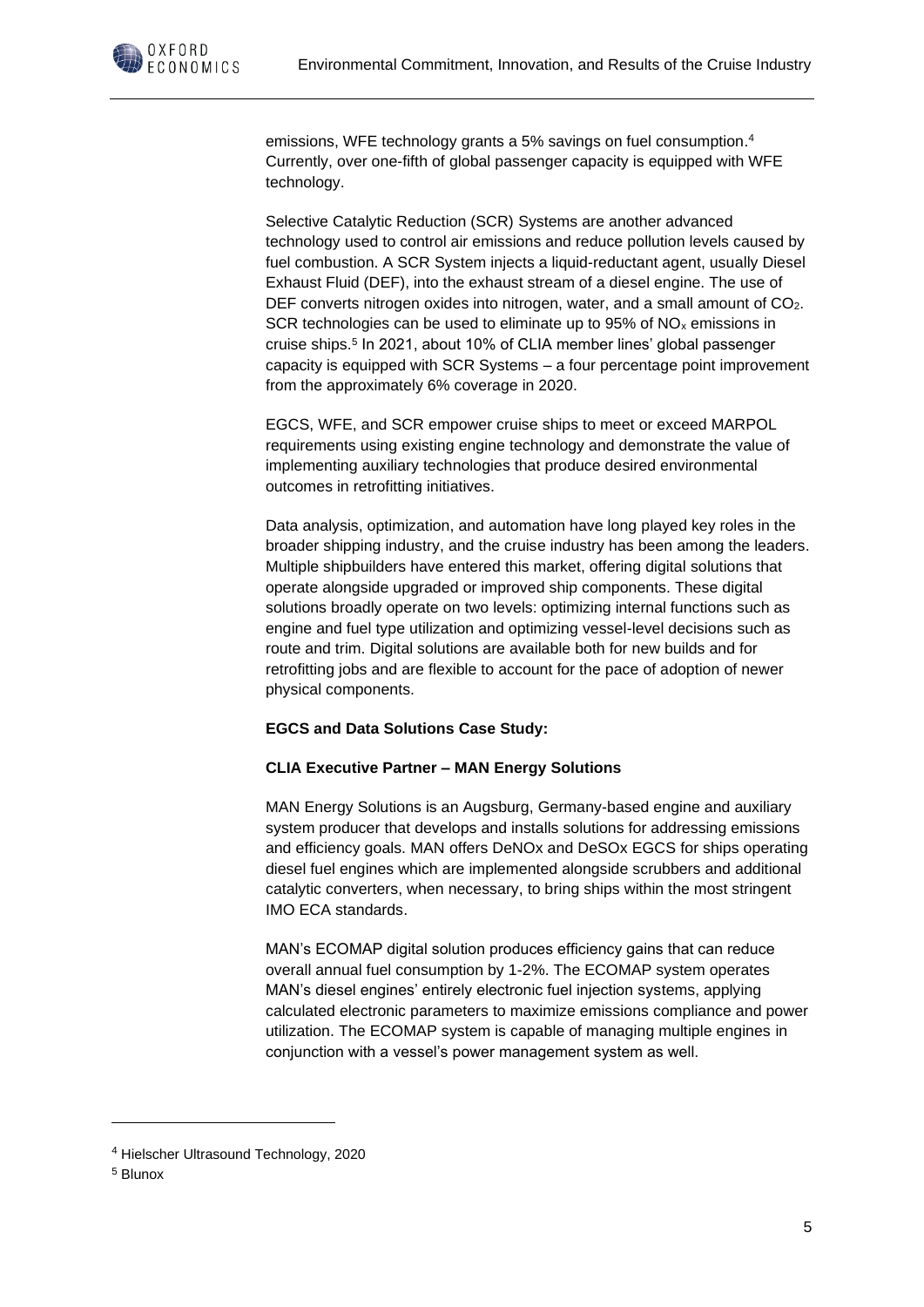Multi-dimensional digital systems now require further digitization for decisionmaking. These systems rely on Artificial Intelligence (AI) and Machine Learning (ML) for map selection and application, driving development into an entirely new space. Further, ECOMAP enables ship operators to directly manage their ships remotely from control centers. Specialists which may otherwise have been allocated across the fleet can now focus on fleetwide refinements for safety, cost, and performance. The spill-over of investment in digital solutions by larger segments of the international shipping community will benefit cruise lines as digital solutions are naturally less costly to implement fleetwide compared to upgrades to physical infrastructure.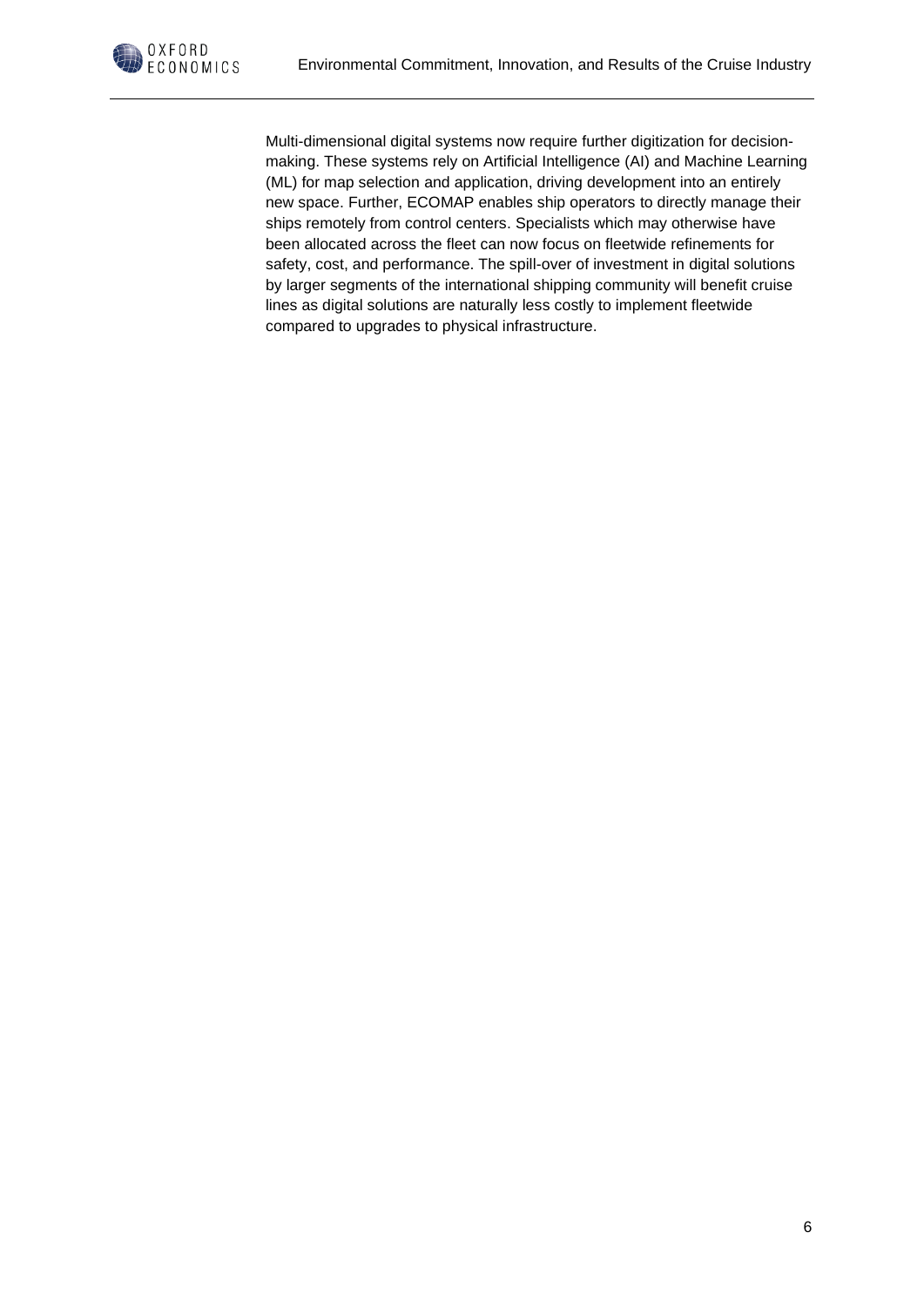### **2. WASTEWATER**

### **Regulatory Environment**

Wastewater treatment falls under IMO MARPOL Annex I and IV as well as various, more stringent regional and national regulations.

Wastewater is categorized as either graywater, blackwater, or oily waters (bilge water, etc.).

- Graywater water that is incidental to the operation of the ship and results from activities such as food preparation, laundry, and showers.
- Blackwater consists of sewage from toilets and urinals, residuals from cleaning the black water collections, storage and treatment systems, and wastewater from the sinks showers and drains of the medical facility
- Bilge water water that collects on the lowest part of a ship's hull and can contain oil, grease, or other contaminants that have dripped from various sources such as shaft seals, evaporators, or other machinery

MARPOL Annex IV provides a framework to ensure environmentally friendly wastewater practices regarding the discharge of blackwater are implemented, while Annex I, Regulation 15, focuses on the discharge of oil or oily mixtures such as bilge water.

While graywater is not regulated by MARPOL, there do exist some national regulations for the treatment of this waste stream, such as the Vessel General Permit implemented by the United States Environmental Protection Agency. However, if graywater and blackwater are mixed at any point, the resulting effluent must be treated as blackwater.

#### **MARPOL Annex IV Regulation 11 – Discharge of Sewage**

The MARPOL Annex IV discharge standards prohibit discharging untreated sewage within 12 nautical miles from shore. Additionally, Annex IV requires ships over 400 gross tonnage or which may carry more than 15 persons to be equipped with an approved sewage treatment plant, an approved sewage comminuting and disinfecting system, or a sewage holding tank of approved capacity.

For ships not using an approved sewage treatment plant (STP), further restrictions under MARPOL Annex IV are that no comminuted and disinfected sewage can be discharged within three nautical miles of land, and that sewage that is either treated or untreated that is discharged more than 12 nautical miles from land must be stored in holding tanks and must be discharged at a rate no greater than the moderate rates defined by the IMO while traveling at a minimum speed of 4 knots.

Additionally, the sewage treatment plant must adhere to the ship's International Sewage Pollution Prevention Certificate, and the effluent must not produce visible floating solids nor cause discoloration of the surrounding water.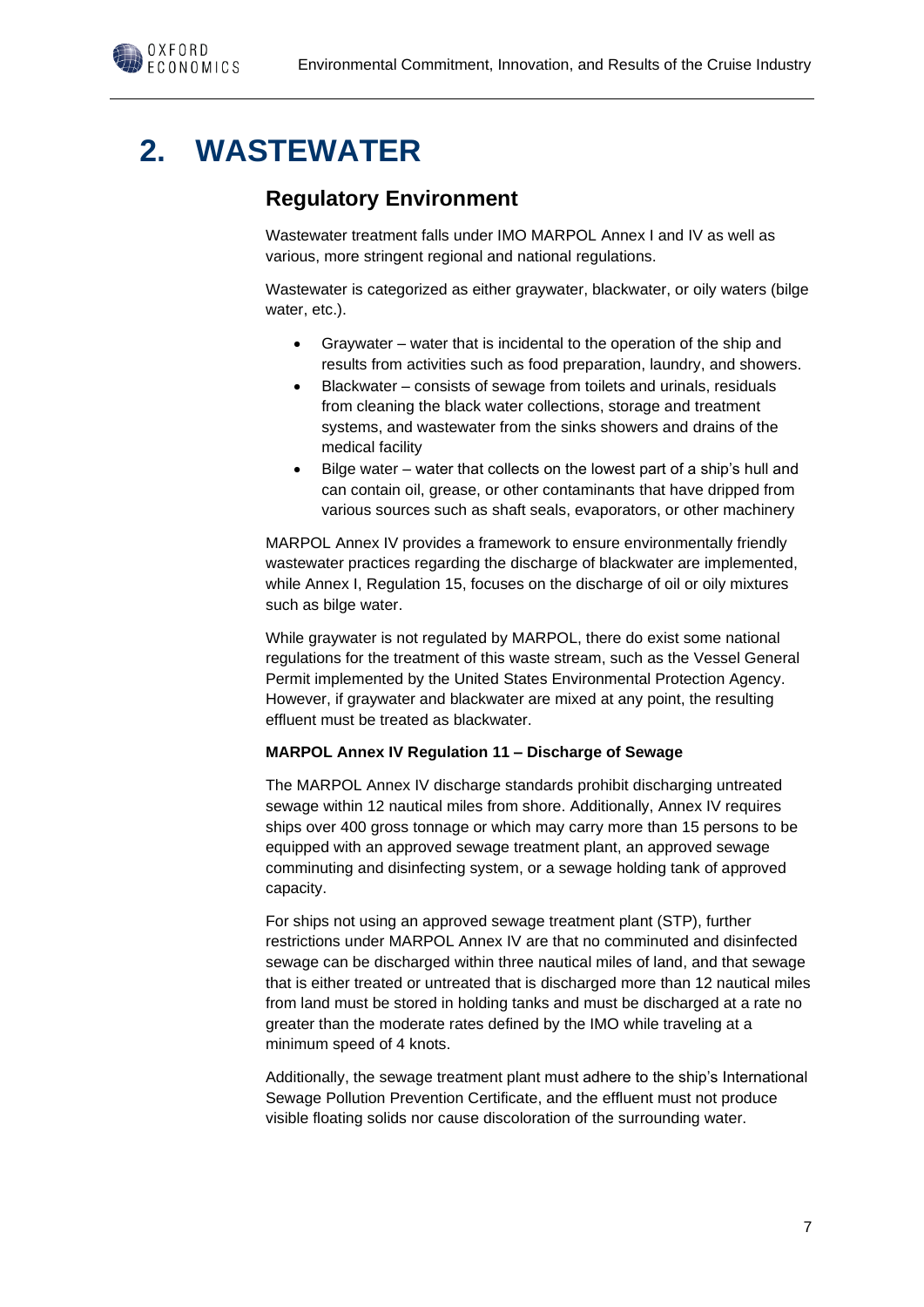#### **MARPOL Annex IV Regulation 11.3 - Special Areas**

As of January 2013, new regulations entered force requiring a sewage treatment plant that meets stringent nitrogen and phosphorous removal standards for all passenger ships or a holding tank for wastewater to be stored until landed at a port facility. The only current Special Area this applies to is the Baltic Sea Special Area.

Member states in Special Areas must ensure that reception facilities for sewage are provided in ports and terminals in the Special Area and which are used by passenger ships. These facilities must be adequate to meet the needs of those passenger ships and operated so as not to cause undue delay to them.

#### **MARPOL Annex IV – Sewage Treatment Plant Amendment**

The IMO Sub-committee on Pollution Prevention and Response (PPR) drafted amendments to MARPOL Annex IV regarding the lifetime performance of sewage treatment plants (STPs) in early-2021. The objectives of the amendments are to enhance and monitor the performance of STPs.

If adopted, the new regulations would establish testing standards for STP effluent and include minimum STP standards for new STPs and periodic performance evaluations of existing STPs. Additionally, ships equipped with STPs would be required to maintain a Sewage Management Plan and a sewage record-keeping book for all discharges, incinerations, and sampling related to the STP.

#### **MARPOL Annex I Regulation 15 – Discharge of Oil**

Under Annex I Regulation 15, ships of more than 400 gross tonnage seeking to discharge oil or oily mixtures into the sea must observe certain standards and procedures. The ship must be proceeding en route, and the oily liquid must be processed through approved oil filtering equipment such that the oil content of the discharge without dilution does not exceed 15 parts per million. Discharge in one of the 10 special areas designated in the Annex follows the same guidelines as outside of special areas but with different requirements for the oil filtering equipment.

The discharge shall also not contain chemicals or other substances in quantities that are hazardous for the marine environment or are used for the dilution of the discharge to meet regulations. When traces of oil from the discharge are visible following expulsion from the ship, then a prompt investigation must be conducted to determine whether there has been a violation of this regulation. Lastly, the residual oil that is removed from the bilge water must be held for either reuse or disposal in reception facilities ashore.

There are additional restrictions in the Annex relevant to oil tankers but are not applicable for other ships.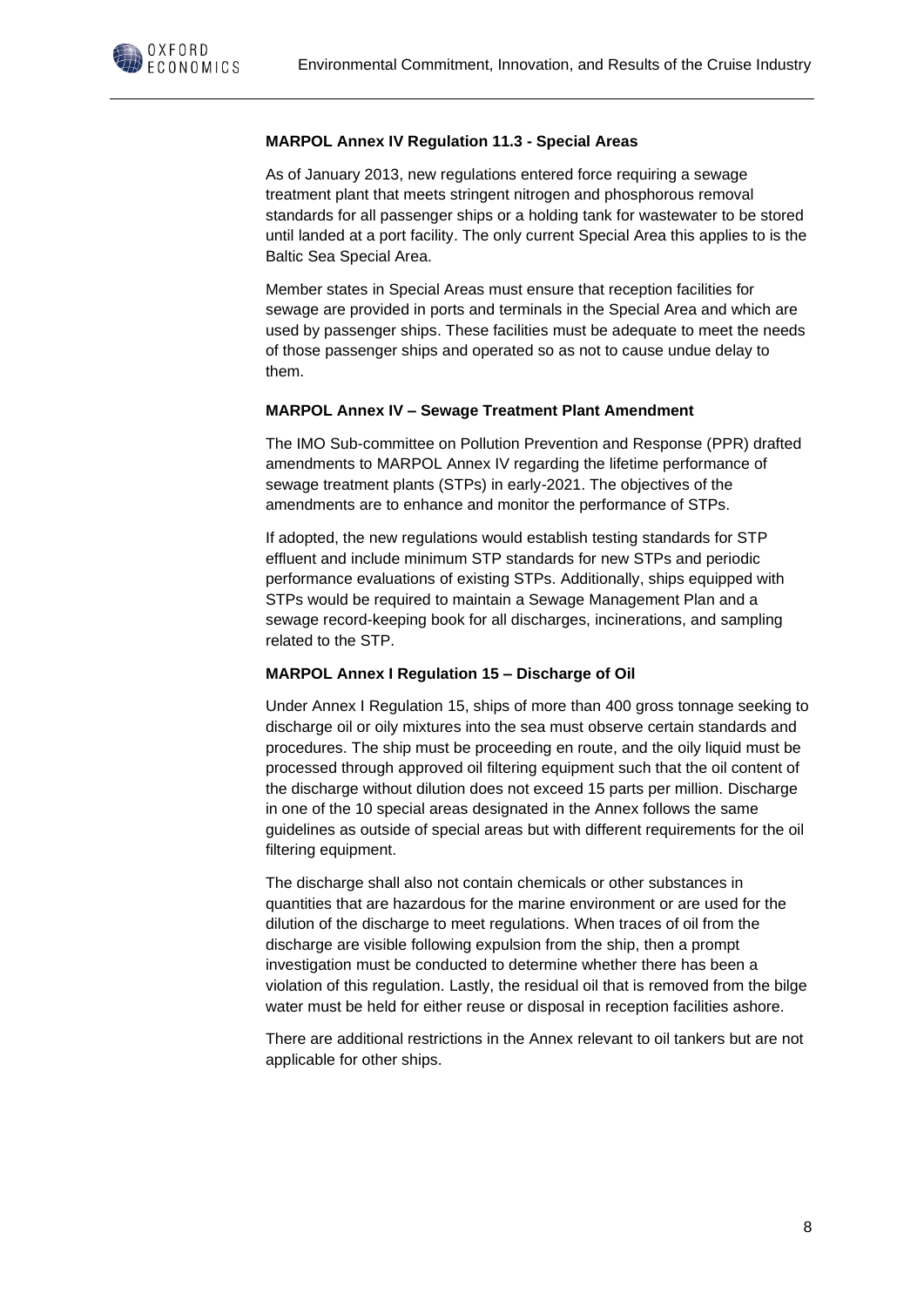

### **CLIA Initiatives and Performance**

#### **CLIA Policies**

| Wastewater                               | <b>MARPOL Annex IV</b>                                          | <b>CLIA Policy</b>                                                                                                          |
|------------------------------------------|-----------------------------------------------------------------|-----------------------------------------------------------------------------------------------------------------------------|
| <b>Untreated</b><br>Sewage               | Discharge allowed at<br>distance >12 nm                         | Treat all sewage prior<br>to discharge during<br>normal operations                                                          |
| <b>Treated</b><br>Sewage                 | Discharge allowed at<br>$distance > 3$ nm and<br>speed >4 knots | Discharge allowed at<br>distance >4 nm and<br>speed >6 knots*                                                               |
| <b>Baltic Sea</b><br><b>Special Area</b> | In effect for all ships<br>June 1, 2021                         | Since 2016, observed<br>Special Area requirements<br>for all ships where<br>adequate port reception<br>facilities available |

\* Not applicable for ships utilizing an Advanced Waste Water Treatment System (AWTS).

Under MARPOL Annex IV, the discharge of untreated sewage is permitted at a defined rate at an approved distance from shore. However, CLIA's more stringent policy further provides that during normal operations all sewage be treated prior to discharge, regardless of location.

The IMO's standards allow for the discharge of treated sewage under the conditions that the ship is either using an approved STP or is using a comminuting and disinfecting system and discharging greater than three nautical miles from shore and traveling at a minimum speed of four knots. Again, CLIA Policy is more restrictive and environmentally friendly, as the Compendium of Member Policies lays out that member lines must be at least four nautical miles from nearest land and traveling at a minimum speed of six knots to discharge treated sewage.

With regards to oily liquids such as bilge water or other oil-based wastewater, all of CLIA's members have agreed to meet or exceed the international standards for oil removal prior to discharge.

#### **Advanced Water Treatment Systems (AWTS)**

CLIA's member ships have broadly adopted Advanced Wastewater Treatment Systems (AWTS). AWTS rely on tertiary-level treatment, which refers to bacteriological methods of breaking down contaminants in gray and black water. The treated effluent, which may then be discharged at sea, is often equivalent to effluent produced by the best shoreside treatment plants, and consistent with CLIA policy, far exceeds international requirements. CLIA stipulates that any bio-residual from AWTS may be landed ashore, incinerated, or discharged at sea in accordance with MARPOL Annex IV.

The fraught economic situation has led to a reduction in the number of new ships on order to 62 as of August 2021 from 76 as of August 2020, but notably, 100% of new capacity on order are specified to have AWTS installed. This will increase global capacity coverage from 74% of current global capacity to just

## 74%

Portion of global passenger capacity utilizing AWTS to generate effluent discharge equivalent to best shoreside treatment plants

> *Four percentage point increase over 2020*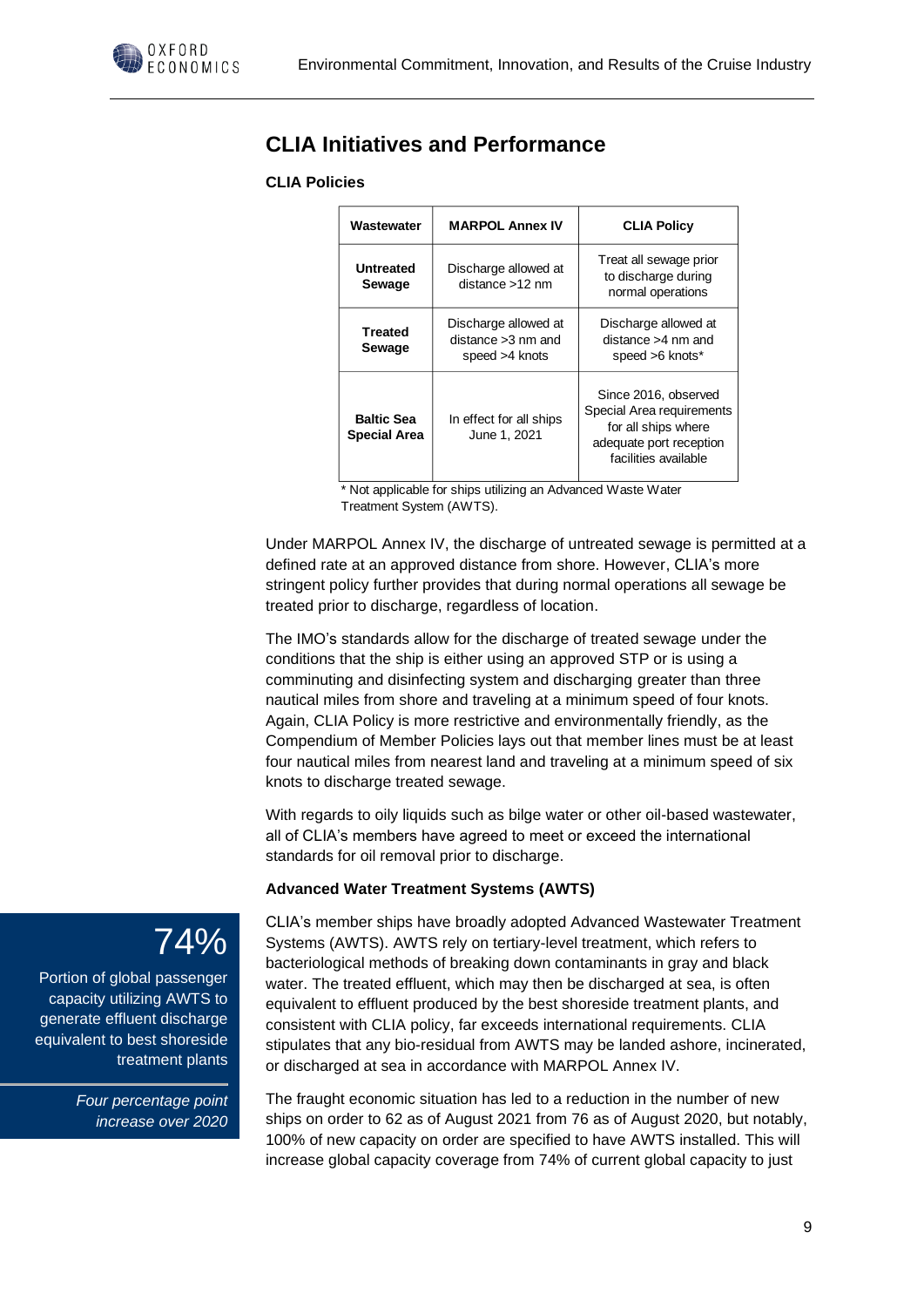## 100%

New capacity on order specified to have AWTS

*Will bring total global passenger capacity utilizing AWTS to 80.5%*

under 81% of expected future capacity if projected installations are completed without change. Furthermore, there has been a 20% increase in the current number of ships with AWTS capable of meeting the rigorous Baltic Sea Special Area standards enacted in 2019, representing a 28% increase in current global capacity coverage.

The Baltic Sea Special Area restrictions took effect for new passenger ships on June 1, 2019 and was implemented for existing passenger ships on June 1, 2021 with certain exceptions. Despite the delay between passage and implementation of the Special Area, CLIA member lines, recognizing the extraordinary eutrophication situation in the Baltic Sea, had voluntarily begun following this new regulation ahead of schedule. By 2016, five years before required, all CLIA Member lines had adopted a policy of following the Special Area restriction where adequate port reception facilities are available under a 'no special fee' arrangement.



#### **Current and Committed Implementation of AWTS**

#### **AWTS Case Study:**

#### **CLIA Executive Partner – Wärtsilä**

Located in Helsinki, Finland, Wärtsilä emphasizes technological innovation and total efficiency to maximize the environmental and economic performance of vessels and power plants. They provide a number of technologies for the cruise industry to improve environmental performance including Advanced Wastewater Treatment Systems (AWTS). They supply complete waste treatment systems for cruise vessels that are able to handle all the waste streams and comply with the strictest regulatory requirements found in maritime. These solutions are able to clean the waste streams of liquid (food, graywater, blackwater) so that the effluent is removed of all substances that are harmful for the environment and it is safe to discharge back to sea again.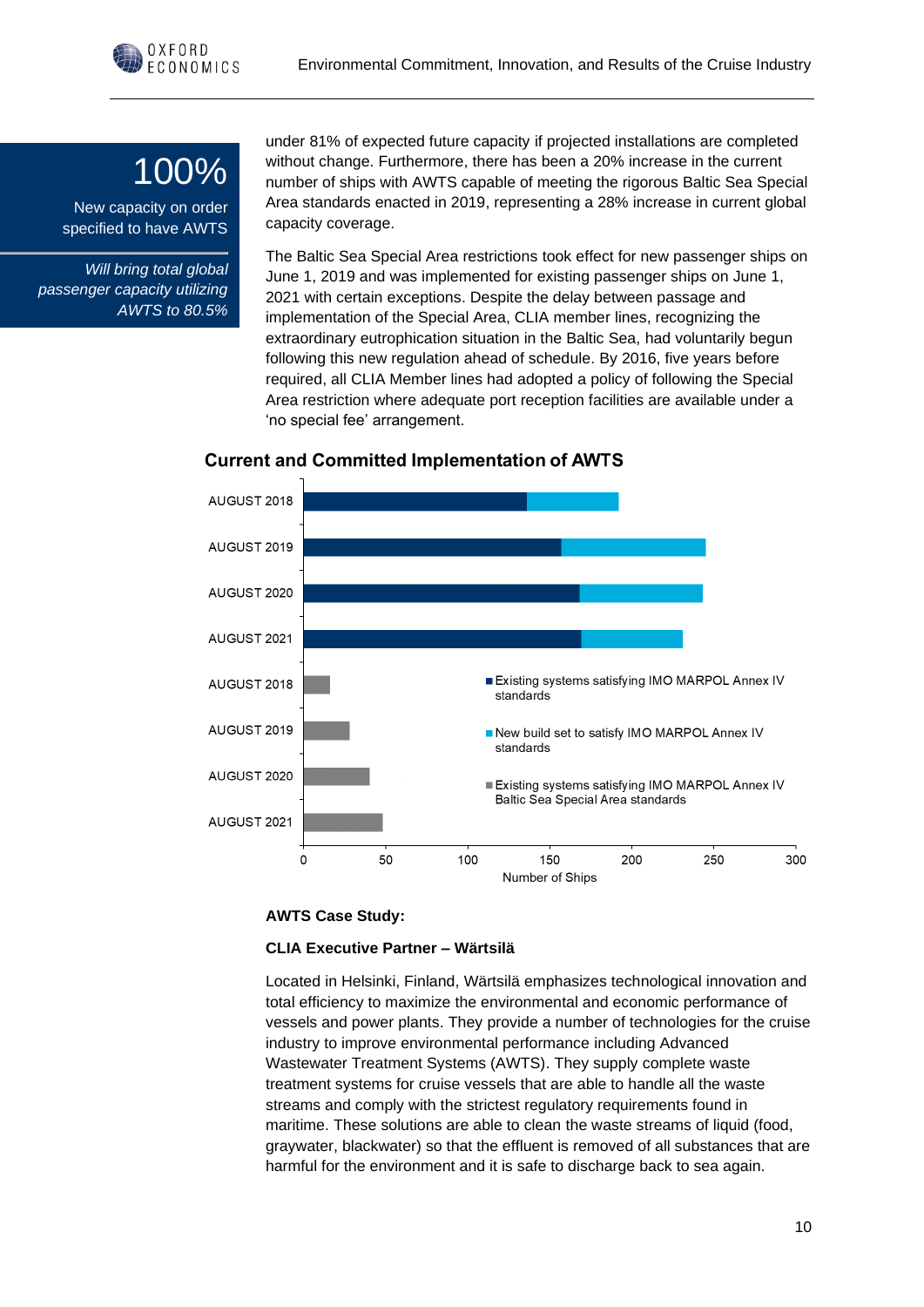

AWTS use processes to reduce the level of contaminants in wastewater to a level unattainable through conventional secondary or biological treatments. Membrane bioreactors, which use the combination of a membrane process along with a biological wastewater treatment process, are now a widely used AWTS in land-based wastewater treatment.

In the initial step, the wastewater is screened to separate solids. The liquid is then sent into the bioreactor and membrane filtration system to remove the impurities, followed by ultraviolet light or chemical treatment to destroy any remaining germs. The treated liquid is then either discharged or kept in a holding tank. These water treatment systems are tested regularly to ensure they are meeting international standards.

The innovative Wärtsilä Membrane BioReactor (MBR) system allows for the high purity treatment of wastewater, exceeding effluent discharge standards worldwide. This system uses biological degradation and external membrane separation to treat gray and black water without the need for additional chemicals hazardous to the maritime or shipboard environments. This system is compliant to the Baltic Sea Special Area regulation and can achieve such performance with lower energy and chemical consumption than other alternatives. The latest Wärtsilä AWTS optimization results in more than a 25% savings in energy consumption plus consumables, achieving outstanding performance in Alaska under scrupulous testing.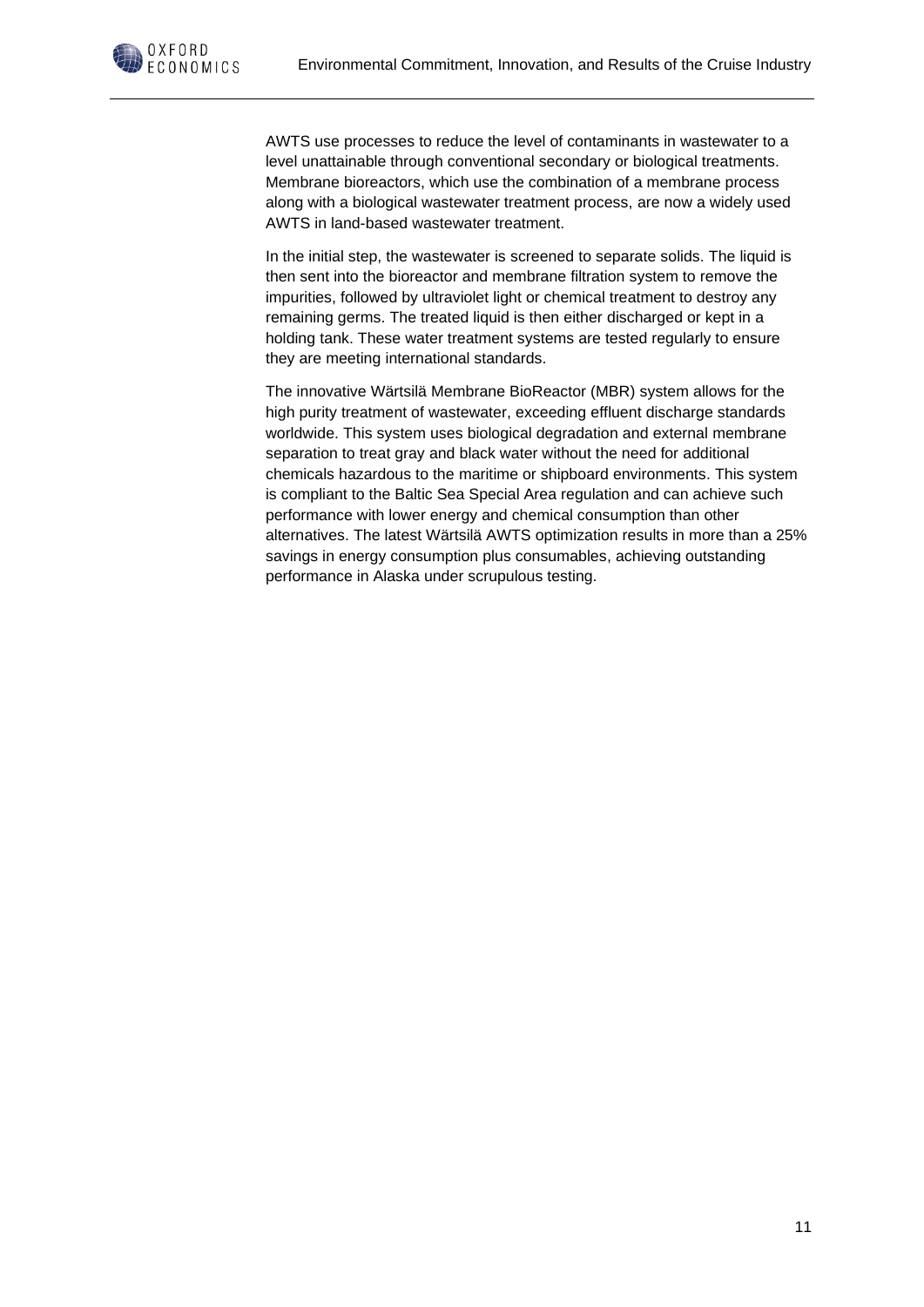

### **3. RECYCLING**

### **Regulatory Environment**

Annex V of MARPOL contains regulations for the prevention of pollution by garbage from ships. One of the leading concerns is plastics, which can remain floating in the ocean for years.

#### **MARPOL Annex V – Prevention of Pollution by Garbage from Ships**

MARPOL Annex V applies to all ships operating in the marine environment. This Annex prohibits the discharge of all garbage into the sea, with the exception of food waste when following guidelines set forth by in regulations 4- 6 of the Annex.

Annex V obliges governments to provide adequate port reception facilities for the reception of garbage without causing undue delay to ships in order to facilitate compliance with these discharge requirements. The Annex also recognizes a number of special areas, which due to their oceanographic and ecological conditions require special mandatory methods for the prevention of marine pollution by garbage.

Additionally, Annex V requires all ships over 100 gross tonnage or which may carry more than 15 persons to carry a garbage management plan on board and a garbage record book, which include written procedures for minimizing, collecting, storing, processing and disposing of garbage and recording all disposal and incineration operations.

#### **MARPOL Annex V Regulation 4 – Outside special areas and Arctic waters**

Regulation 4 sets the standards for discharge of garbage while ships are outside of special areas and Arctic waters.

Food waste that is comminuted or ground so that it passes through screens with smaller than 25 millimeter openings may be discharged when greater than three nautical miles from nearest land. Food waste that is not comminuted or ground may still be discharged, but the ship must be greater than 12 nautical miles from nearest land.

#### **MARPOL Annex V Regulation 5 – Alongside or near offshore platforms**

This regulation is relevant for ships located within 500 meters of offshore platforms that are more than 12 nautical miles from nearest land. In such a circumstance, the only garbage discharge permitted is comminuted or ground food wastes that can pass through a screen with mesh no larger than 25 millimeters.

#### **MARPOL Annex V Regulation 6 – Within special areas and Arctic waters**

Annex V specifies eight special areas, which along with Arctic waters, require stricter regulations than what is prescribed in Regulation 4.

Discharge of comminuted or ground food wastes are only permitted when the nearest distance to land, ice-shelf, or fast ice is greater than 12 nautical miles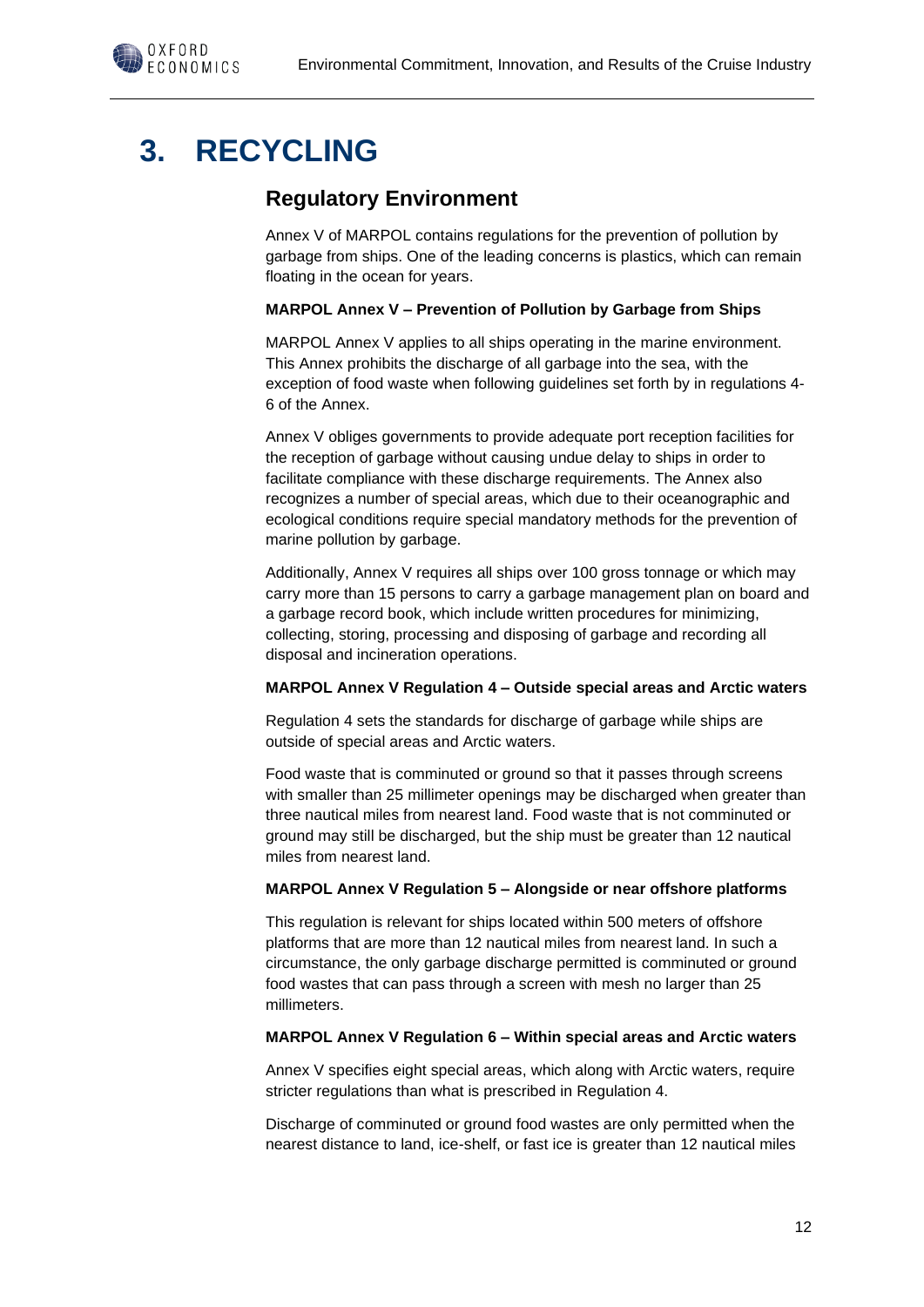

away. In the Antarctic area, the discharge of avian products is not permitted unless incinerated, autoclaved, or treated to be made sterile.

The discharge of cleaning agents and additives contained in deck and external surfaces washwater that are not harmful to marine environments may be discharged. Cleaning agents and additives in cargo hold washwater are permitted to be discharged when the ship is greater than 12 nautical miles from the nearest land, ice-shelf, or fast ice and en route.

Cargo residues contained in washwater that cannot be recovered and are not harmful to the marine environment may be discharged when the ship is greater than 12 nautical miles from the nearest land, ice-shelf, or fast ice and en route.

The discharge of all other garbage is prohibited under Regulation 6.

### **CLIA Initiatives and Performance**

#### **CLIA Procedures**

Specified garbage management practices may fall outside of regulatory frameworks, as a result the CLIA Waste Management policy provides a framework both for the reduction of single-use materials onboard and for the care and transfer to land of waste that is produced. These policies are synthesized in the CLIA Compendium of Member Policies which outlines, among other categories, how best to address domestic waste. Domestic waste refers to waste generated in the accommodation spaces on board, aside from waste water which is processed separately.

CLIA policy provides a variety of accepted waste management techniques such as compactors and shredders to pre-treat waste for transaction to land-based recycling and disposal programs. Aligning techniques with municipal and private land-based treatment sites presents another venue for collaboration and stewardship from the cruise industry with the goal of keeping waste out of the ocean.

Plastic goods are an aspect of domestic waste that CLIA has placed emphasis on as the impact of macro and microplastic pollution has risen in priority. CLIA member lines have successfully implemented initiatives to reduce the use of plastic with reusable or biodegradable alternatives where possible, such as reusable bottles and totes instead of plastic bottles and bags. In order to make sure that what little plastic is still in use gets properly recycled, member cruise lines hand-sort trash, carefully separating plastics and other recyclable materials from what can be incinerated or sent to a shoreside landfill.

CLIA members have adopted best industry practices for the handling and management of hazardous waste. These practices include identifying and segregating hazardous waste aboard cruise vessels for individual handling and to not comingle or mix materials identified as hazardous waste with other waste streams. This practice helps in preventing harmful discharges such as silver from photo processing and arsenic from electronic waste from entering marine ecosystems.

Shipboard dry-cleaning facilities typically use a chlorinated solvent that produces a small amount of hazardous waste. CLIA members have been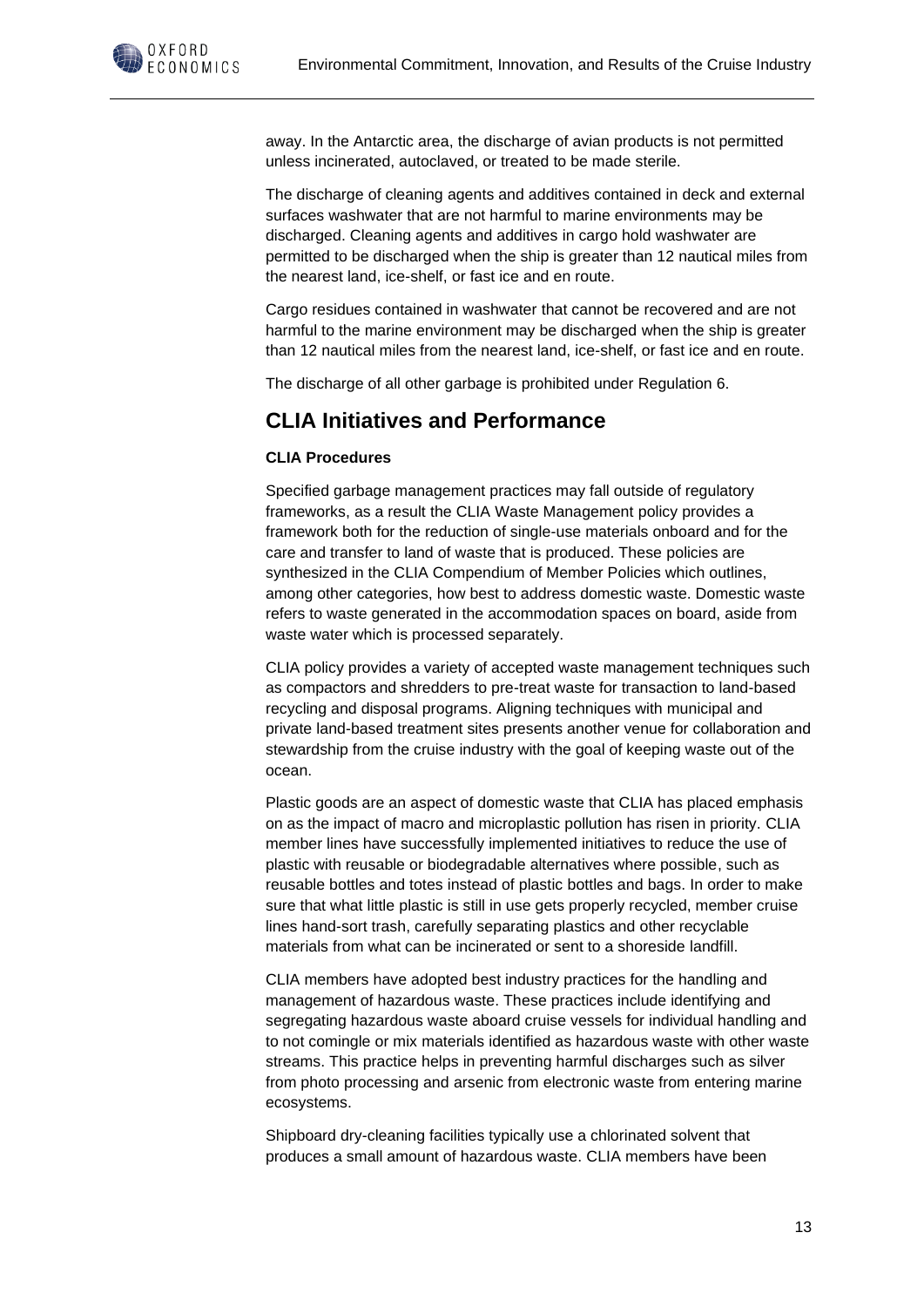

implementing methods that do not produce hazardous waste, such as using non-toxic solvents or using wet cleaning processes that do not use any solvents.

CLIA members have agreed upon the preferred handling method by various authorities for the recycling of fluorescent lamps and high intensity discharge lamps. These lamps contain small amounts of mercury that can be harmful to human health and the environment.

#### **CLIA Member Lines' Performance**

Many CLIA member lines demonstrate their commitment to the environment by taking the initiative to exceed CLIA policy on recycling and environmental protection practices, which already surpass international regulations. Highly trained environmental officers aboard cruise ships have helped some cruise ships to repurpose 100% of all waste generated onboard. This has been achieved through five key methodologies:

- 1. Working with suppliers to **reduce** materials and use more sustainable materials.
- 2. Improving the **reusability** of materials, such as opting for aluminium or reusable glass bottles over single-use plastics alternatives.
- 3. **Donating** discarded materials to vulnerable communities throughout the world.
- 4. Maximizing **recycling** onboard by hand-sorting trash and storing the recyclable waste onboard in appropriate facilities until a recycling hub is reached. To this end, crew members - regardless of their position - are trained to reduce waste and identify and sort recyclables.
- 5. **Converting** waste into energy through numerous potential avenues, such as repurposing food waste into energy for onboard use and recycling hot water to heat passenger cabins.

In addition to the implementation of these practices, CLIA member lines actively encourage passengers to participate in the effort to reduce the environmental impact through providing receptacles for recycling drink containers and offering environmental education classes.

Alongside protecting the environment through reducing waste, CLIA member lines acknowledge the importance of a robust biosecurity system to prevent the introduction of invasive species between operating areas. Members are strongly committed to the prevention of transferring aquatic species through hull fouling. To aid in this effort, nearly all of CLIA member ships follow strict biofouling management plans, which include rigorous maintenance requirements and the use of anti-fouling paint, and many ships in the CLIA fleet are equipped with Ballast Water Treatment Systems designed to eliminate the transfer of micro-organisms from port to port. The measures to prevent fouling on ship hulls significantly reduce the risk of invasive species and even provide supplementary benefits in the form of reduced fuel use and air emissions.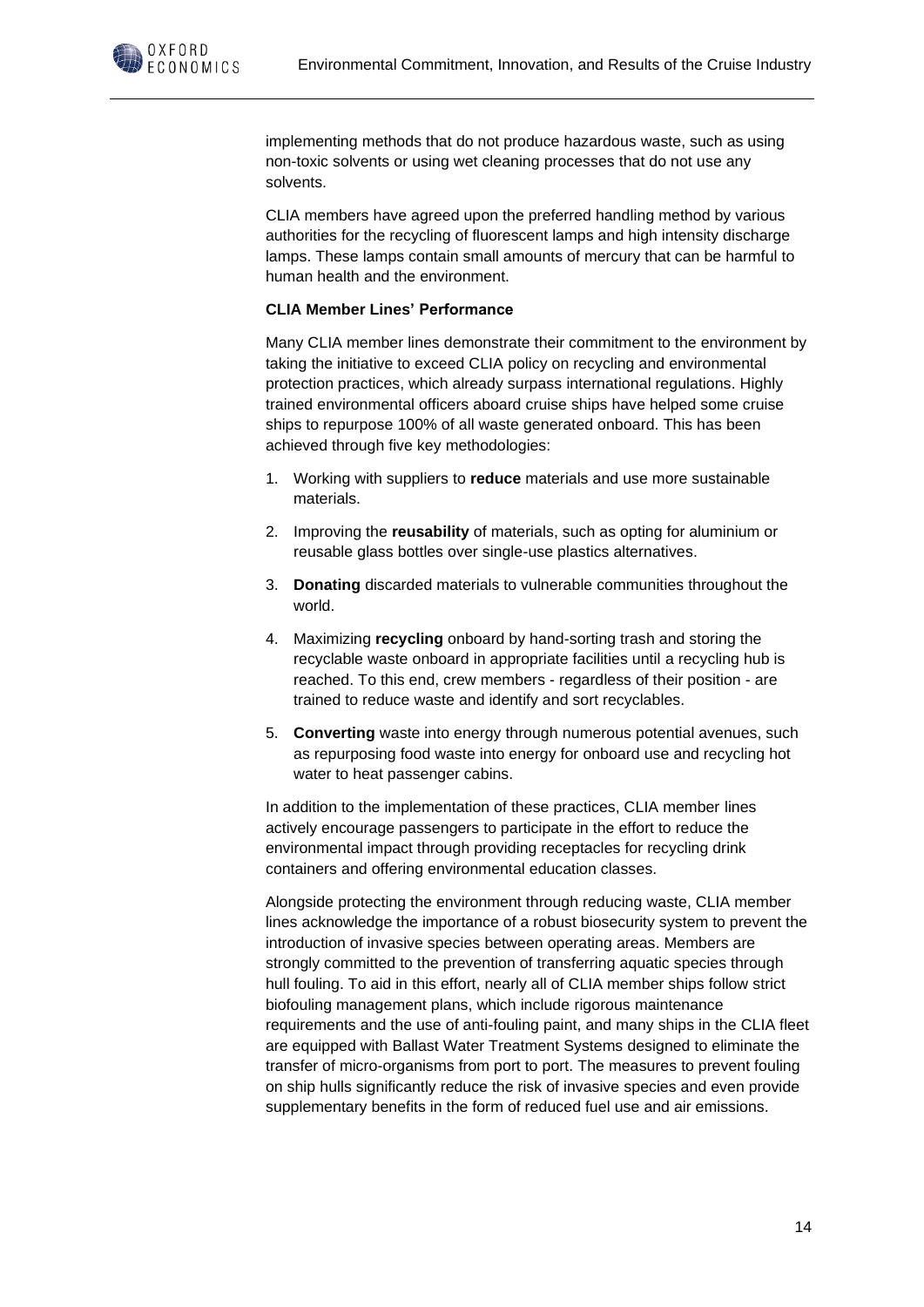

#### **Recycling Case Study:**

#### **CLIA Executive Partner – Power Knot**

In the aim of reducing onboard food waste, Power Knot, a California-based leader in biodigesters, specializes in practical alternatives to traditional food waste disposal. Biodigesters mitigate the volume of food waste on cruise ships by breaking down organic material through aeration and the introduction of beneficial microorganisms. This process liquifies the waste without the use of chemicals and yields a fraction of the net waste volume as traditional food disposal methods. Rather than solid waste, the result is a liquid waste that CLIA members treat as food waste as governed by MARPOL Annex V Regulations 4 and 6 which set forth the maximum food particle size, discharge rates, and distance from the nearest land or ice-shelf when discharged.

Alternative methods of disposing of food waste include incineration and storing the waste onboard until an environmental management company can collect the waste at a dock and transport it for processing. These options come at a cost of higher carbon emissions, either through the incineration process or through the reduced energy efficiency from the added size and related carrying cost required to store the waste.

The biodigesters currently aboard some cruise ships are stronger than their shoreside counterparts, despite the added design complexity necessary for maritime conditions. At-sea biodigesters are also equipped with the added functionality of sifting accidental plastic from food waste to prevent inadvertent plastics from entering the ocean.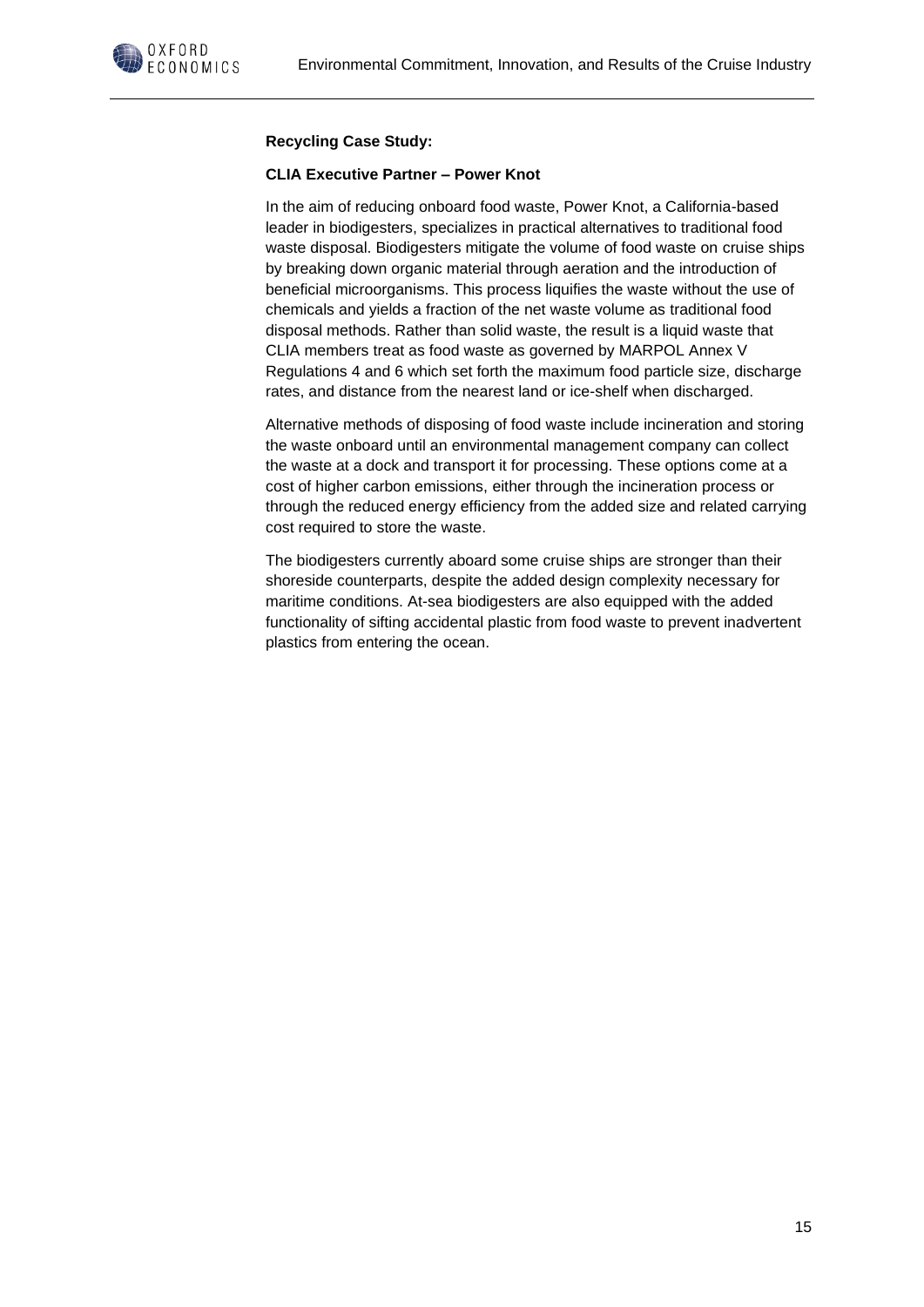## **4. CARBON REDUCTION**

### **Regulatory Environment**

In 2011, the IMO adopted a new chapter for MARPOL Annex VI to enact ship energy efficiency regulations for ships of 400 gross tonnage and above. Improved energy efficiency for ships would reduce carbon emissions as well as other greenhouse gases.

Annex VI includes regulations for the Energy Efficiency Design Index (EEDI) for new ships and the Ship Energy Efficiency Management Plan (SEEMP) for all ships.

#### **MARPOL Annex VI – Energy Efficiency Design Index (EEDI)**

The EEDI is a design-based regulation. There are no specified requirements as long as ships meet the minimum mandatory energy-efficiency design level. This gives ship designer and builders autonomy in what cost-efficient technologies and ship designs they prefer to use to comply with the regulation.

This regulation addresses technical- and design-based improvements for reducing carbon emissions by stimulating continued development in technologies that influence the fuel efficiency of a ship.

#### **MARPOL Annex VI – Ship Energy Efficiency Management Plan (SEEMP)**

Regulation 22 requires ships to keep a SEEMP on board. The SEEMP provides a management framework designed to improve the operational energy efficiency of a ship while at sea and in port. Examples of operational measures that could improve energy efficiency would be weather routing, trim and draught optimization, and just-in-time arrivals in ports.

#### **New MARPOL Annex VI Amendments**

In June 2021, the IMO's Marine Environment Protection Committee adopted new amendments to MARPOL Annex VI in an effort to further curb greenhouse gas (GHG) emissions. All ships will be required to calculate their Energy Efficiency Existing Ship Index (EEXI) and to establish their annual operational carbon intensity indicator (CII) and associated CII rating. Carbon intensity is a measure of carbon emissions relative to the gross tonnage of the ship.

As part of the CII implementation, certain ships over 5,000 gross tonnage, including cruise ships, will have to demonstrate improvements in their operational carbon intensity beginning in 2023, through 2030. Vessels will record evidence of carbon intensity reduction in their existing SEEMP and submit emissions data to the IMO.

Using this data, a ship's energy efficiency will be transparently rated on a lettergrade scale with "A" indicating the highest rating. Ships not achieving a satisfactory rating – either "D" for three consecutive years or "E" in one year – will need to submit a corrective action plan outlining steps to reach a rating of "C" or above. The purpose of the EEXI and CII amendments is to recognize ships that have successfully reduced their GHG emissions and to provide incentive to ships to continue striving for future energy efficiency improvements.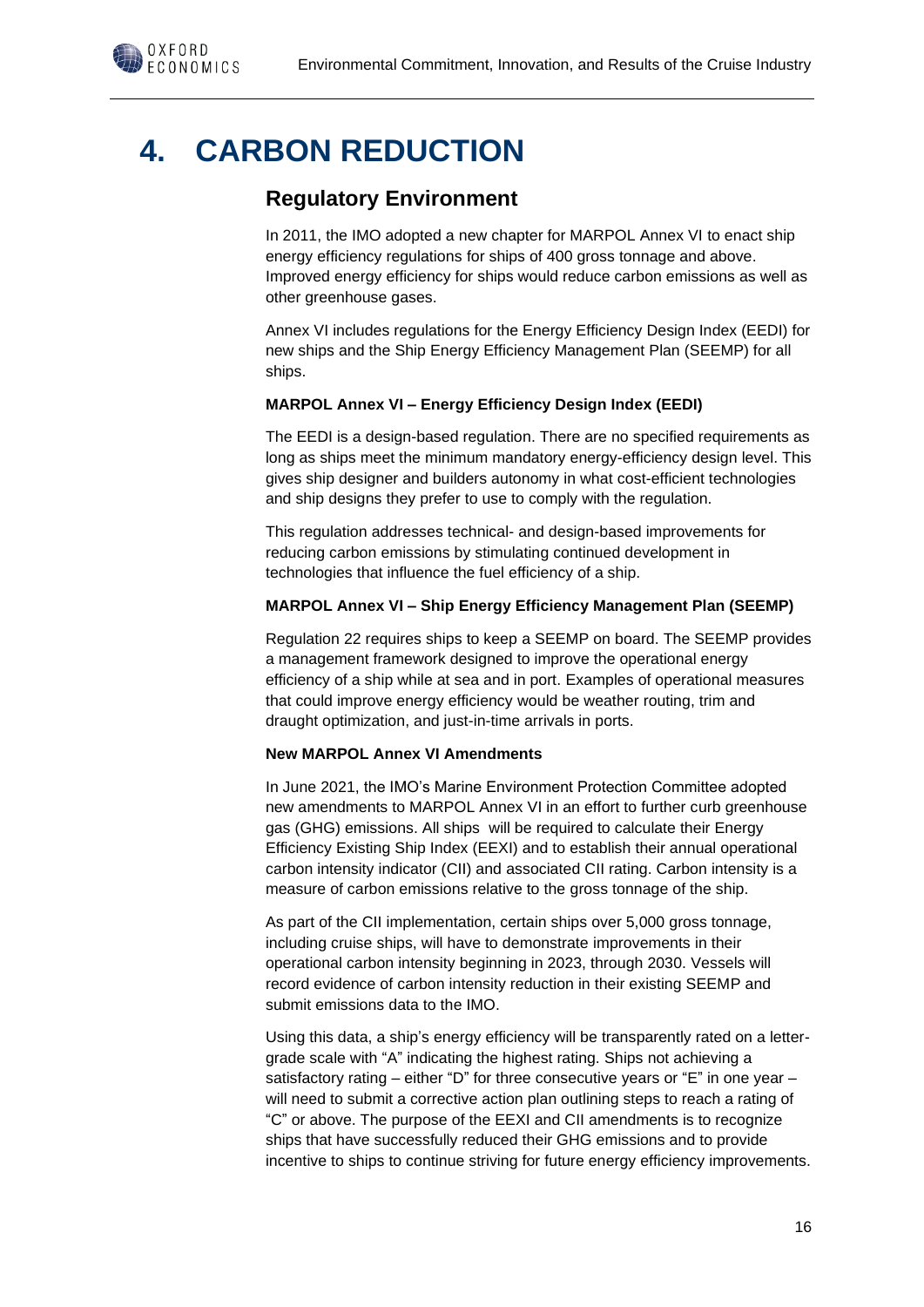The EEXI and CII certifications are expected to take effect in 2023, meaning the first annual reporting will be completed in 2024 for 2023 data and the first ratings will be issued in 2024.

### **CLIA Initiatives and Performance**

#### **CLIA Initiative**



For reduction in rate of carbon emissions by 2030

*Compared to 2008 level*

We are three years into CLIA's commitment to a 40% reduction in the rate of carbon emissions across the cruise industry's global fleet by 2030 consistent with the IMO Initial Strategy for reduction in carbon intensity and towards the ultimate goal of being carbon-free as soon as possible this century. The cruise industry's decarbonization challenge will be accomplished through a blend of optimizing energy efficiency through conservation and energy management and transitioning to lower-carbon fuels, and CLIA members have demonstrated their commitment to these measures through the continued investment in and adoption of these sustainable technologies. The industry's carbon intensity reduction commitment and progress toward it will need to be evaluated against recent IMO requirements for Carbon Intensity Indicators (CII) which are currently under review.

Carbon intensity reduction will be fuelled by innovative technologies and optimized procedural practices. Some such technological improvements on this front that are being implemented include:

- The advent and widespread use of ecological, non-toxic, slick hull paint coatings, which have been estimated to improve fuel efficiency by five percent and has been adopted by about 95 percent of CLIA member ships.
- More bulbous bow designs that reduce fuel usage for propulsion upwards of 15 percent when compared to the traditional V-shape.
- The use of advanced materials in ship applications, such as advanced strength-enhanced steel, that provide energy savings through reducing ship weight and providing a more hydrodynamic surface.
- The installation of tinted windows, high efficiency appliances and HVAC systems, and windows that capture and recycle heat reduce energy use from heating and air conditioning.
- Switching to LED lights which use 80 percent less energy and last 25 times longer than previous lighting systems.
- Use of solar panels for emissions-free energy.

CLIA member cruise lines are investing heavily in implementing these carbon reduction technologies along with continual funding for research and development of further carbon reducing technologies, such as zero-carbon fuels. There are a number of zero-carbon fuels being researched and developed, such as ammonia used in internal combustion engines, fuel cells, and electric motors combined with batteries – as discussed in greater detail in Section 5. Fuels of the Future.

Procedurally, the cruise industry has been performing data analytics for itineraries to maximize fuel efficiency. Findings in this field have led to reductions in fuel consumption through optimized speed, routes, and distances travelled.

\$26.3 Billion Invested in new ships with

energy efficiency technologies and cleaner fuels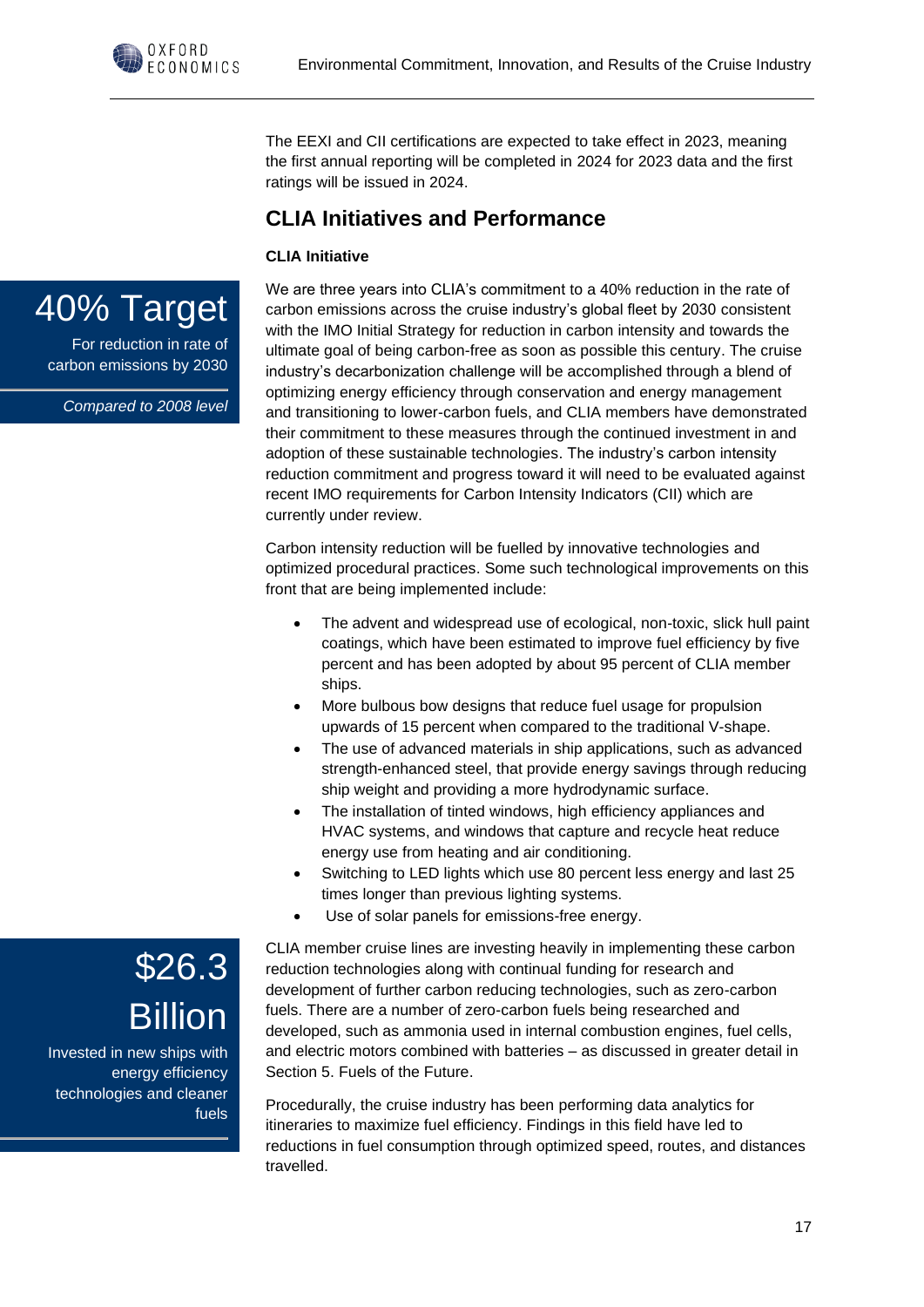Individual CLIA member lines have set and achieved ambitious company carbon reduction goals. Some of these goals include designing energy efficient hulls to help reduce  $CO<sub>2</sub>$  emissions of new ships by 20 percent when compared to ships built just a few years ago to refitting older ships with improved propulsion technology that is 10% more energy efficient.

Member cruise lines have pledged to achieve carbon neutrality through the implementation of carbon reducing technologies to help reduce carbon emissions along with blue carbon credits for the conservation and restoration of coastal and marine ecosystems. Some member cruise lines also have set forth plans to offer carbon-neutral ships and routings to begin the process of reaching fleet-wide carbon neutrality. CLIA's member lines' continual pursuit of minimizing cruise ship carbon footprint by investing in and implementing innovative technologies has allowed cruising to offer differentiated tourism experiences while producing fewer CO<sub>2</sub> emissions.



**CO<sup>2</sup> -e Emissions per Cruise Passenger**

#### **Shore-Side Electricity (SSE)**

Alongside these new technologies to meet CLIA's carbon reduction goal, cruise lines continue to implement shore-side electricity (SSE), also known as coldironing, which allows cruise ship operators to turn off the ship engines while in port and rely on more efficient municipal power systems when available, to reduce overall emissions. For the Port of Charleston (USA), Corbett and Comer (2013) estimated that the implementation of SSE would reduce  $CO<sub>2</sub>$  emissions by 26% under the same fuel mix for the electrical grid as in 2011 – which coal constituted 48% of the fuel used – and another study found that SSE offers the potential to reduce  $CO<sub>2</sub>$  emissions by over 800,000 tons in Europe alone.<sup>6,7</sup>

The objective of expanding SSE availability at ports presents a valuable opportunity for advocacy and cooperation with port operators that could have influence on the broader adoption of SSE capabilities by other shipping industry participants. Today, 65 CLIA member ships are outfitted with SSE capacity and 109 ships are set to be built new or retrofitted with the technology in the coming years. As a result, 35% of current global passenger capacity is covered by

### 82%

OXFORD ECONOMICS

New ships on order specified to fitted with SSE systems

*32 percentage point increase over 2020*

<sup>6</sup> Corbett and Comer, 2013

<sup>7</sup> Winkel et al., 2016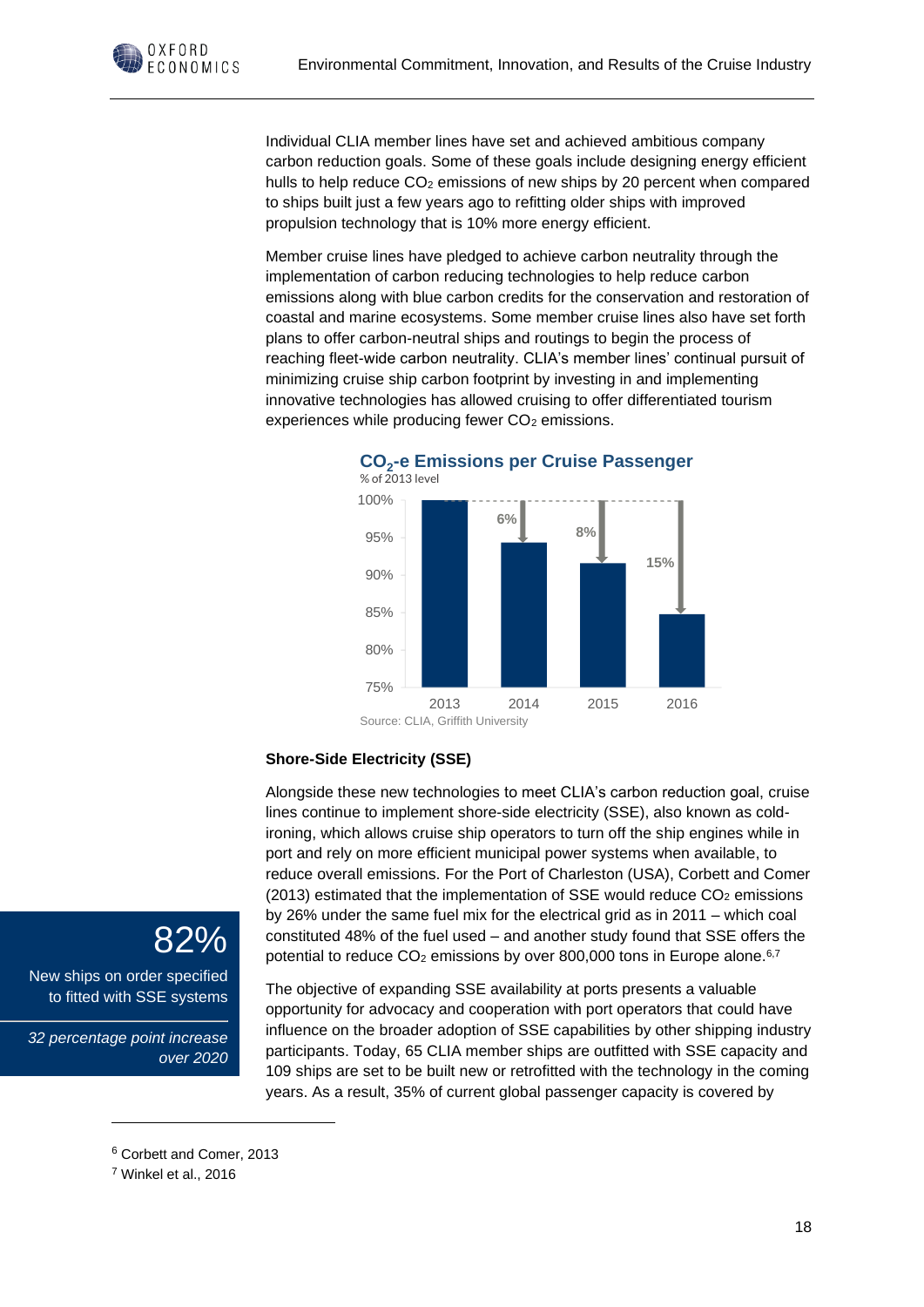

ships fitted with SSE capacity and, if the current order book was to remain the same, that would rise to 66% of expected future capacity.

The primary bottleneck for SSE utilization remains the availability of highwattage power sources and interfaces at port. To date, 14 ports, of more than 800 ports visited by CLIA member ships each year, provide SSE capacity; however, not all berths at each port have the technology. SSE availability is also limited geographically, appearing at a variety of ports on the east and west coasts of North America, Germany, Norway, and China. While the introduction of shore power capabilities in ports has been limited in comparison to the adoption by CLIA member ships, progress is expected to accelerate over the coming years thanks to governmental support with the expected expansion and completion of shoreside power facilities at ports in Miami, Seattle, numerous ports throughout Norway, Southampton, Tallinn, Valletta, Barcelona, Marseille, Genoa, Civitavecchia, and many more.

CLIA's global reach and proximity to industry partners will privilege it to share best practices from these leading ports with others as additional ports begin to implement SSE technology, underlining CLIA's role in representing industry leadership in matters of shared infrastructure.

#### **SSE Case Study:**

#### **CLIA Executive Partner – Cruise Gate Hamburg**

While ships SSE capabilities have been increasing rapidly, a secondary requirement for the use of SSE is port compatibility. Cruise Gate Hamburg, the terminal operator of the Port of Hamburg, has been at the forefront of the proliferation of SSE use in Europe. Hamburg has enjoyed extraordinarily high growth in the cruise sector over the past few years with the number of passengers increasing approximately 75 percent between 2015 and 2018.

Hamburg first launched its onshore power station pilot project in 2016. Since then, Hamburg's Altona cruise terminal has begun regular operations of the onshore power station, supplying cruise ships with eco-friendly power from ashore. With ship's own generators shut down completely, and instead being powered by emissions-free energy from its berth, SSE technology has significantly contributed to emissions reduction in the Port of Hamburg. Despite only one of its three terminals having an operational shore power station, in 2018 this was estimated to have reduced  $CO<sub>2</sub>$  emissions by over 650 tons.

While Hamburg's Altona terminal is already equipped with SSE capability, a new project expanding shore power supply to all terminals with an alternative marine power station is underway and is expected to be completed in 2022. Switching the energy source from the ship's main and auxiliary engines to a municipal power system reduces emissions but having the shore-side power grid be reliant on renewable power will eliminate all existing  $CO<sub>2</sub>$  and pollutant emissions at berth.

## 650 ton

Reduction in carbon emissions in the Port of Hamburg thanks to SSE technology

*To become 100% of current emissions upon completion of shore-side power expansion project*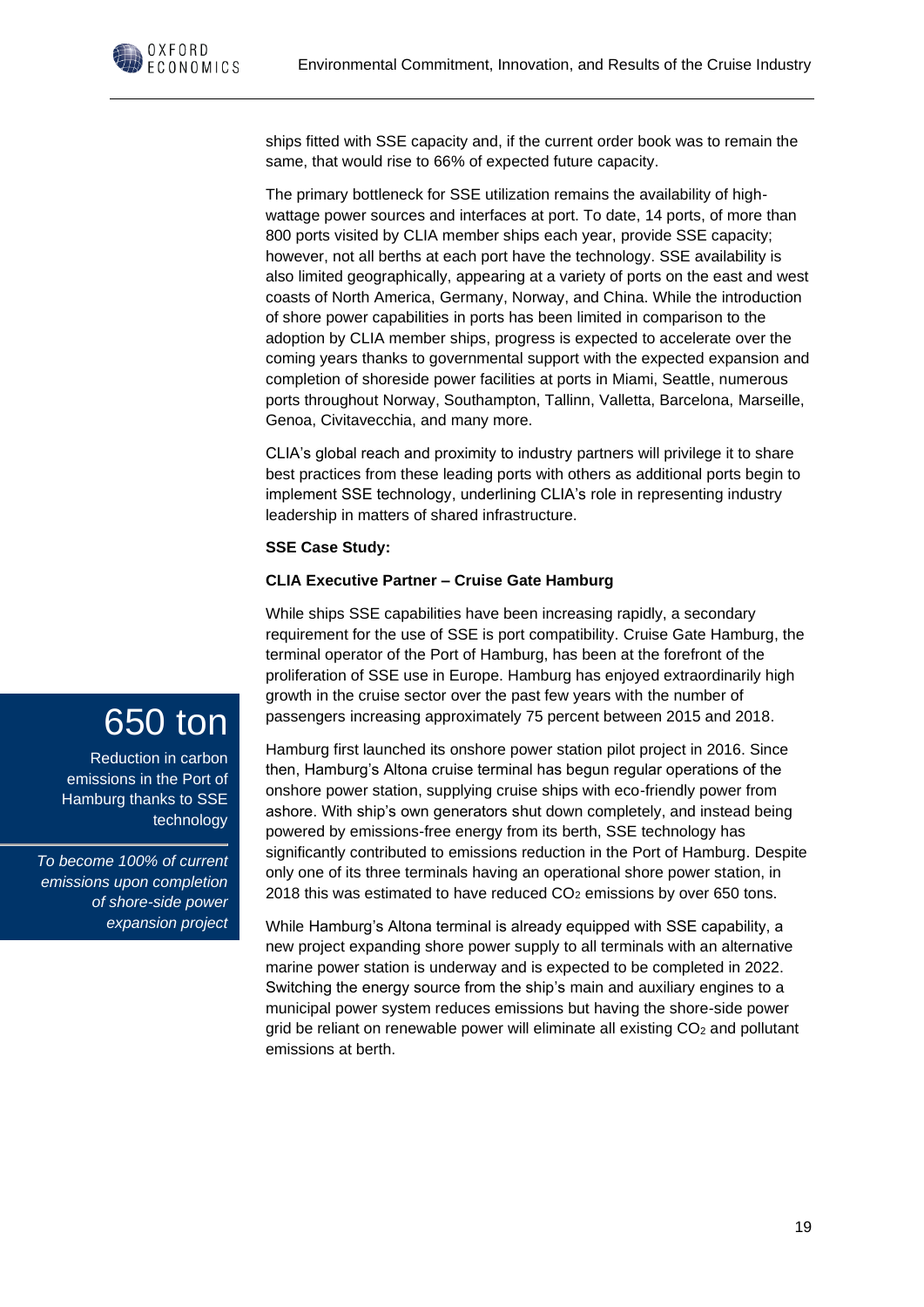

## **5. FUELS OF THE FUTURE**

### **CLIA Initiatives and Outlook**

#### **CLIA Commitment**

The global shipping industry has been reliant on marine diesel and heavy fuel oil for many years, but CLIA member cruise lines have been highly receptive and early adopters of the technological innovations of the energy industry. While cruise lines are not petrochemical companies, CLIA and cruise line members have been highly involved in instigating and supporting the advancement of cleaner low- and zero-carbon fuels by providing demand and financial support for the research of these fuels, bringing together leaders in the industry to help spur development, and creating coalitions of experts to assess the cruise industry's environmental impact and the progress these fuels can offer. CLIA and an array of other maritime organizations proposed a \$5 billion IMO research and development fund to accelerate the development of zero GHG fuels and propulsion technologies. This initiative is under consideration for approval in late-2021, and, if approved, funding would come from a contribution on a per ton basis of fossil fuels purchased.

Alternative fuel sources to heavy fuel oils (HFOs) being developed and implemented with hopes of widespread commercial use include LNG, biodiesel, methanol, ammonia, hydrogen, and electric batteries. There remain engineering, supply, and regulatory hurdles before the large-scale adoption of these fuels can take place, but the cruise industry's investment in facilitating the research and development of these fuels has shortened the expected timeline.

#### **The LNG and Biodiesel Transition**

Today, the only commercially available fuel options for the international shipping industry that greatly reduce emissions are LNG and biofuels. The cruise industry has been a proactive early adopter of these technologies, with the LNG-capable global capacity rising more than 400% between 2019 and 2021.

LNG is currently still a fossil fuel that is relatively high in energy content but also offers lower emissions as compared to HFO, emitting virtually zero sulfur, 85% less nitrogen oxide, 95-100% less particulate matter, and up to 20% less greenhouse gas.

At the completion of the current orderbook, 17% of global cruise capacity will be able to operate on LNG. Lengthy construction of new LNG-fuelled cruise ships provides headwinds for a quicker transition. LNG requires cryogenic storage at -162° C together with a regasification system in order to be pumped into a combustion chamber. This additional engineering coupled with legacy engine rooms aboard cruise ships designed prior to the adoption of LNG as a cruise fuel source do not allow for a ready pathway to retrofit these vessels to LNG-use.

## 95-100%

Less particulate matter emitted by LNG

*Relative to heavy fuel oil*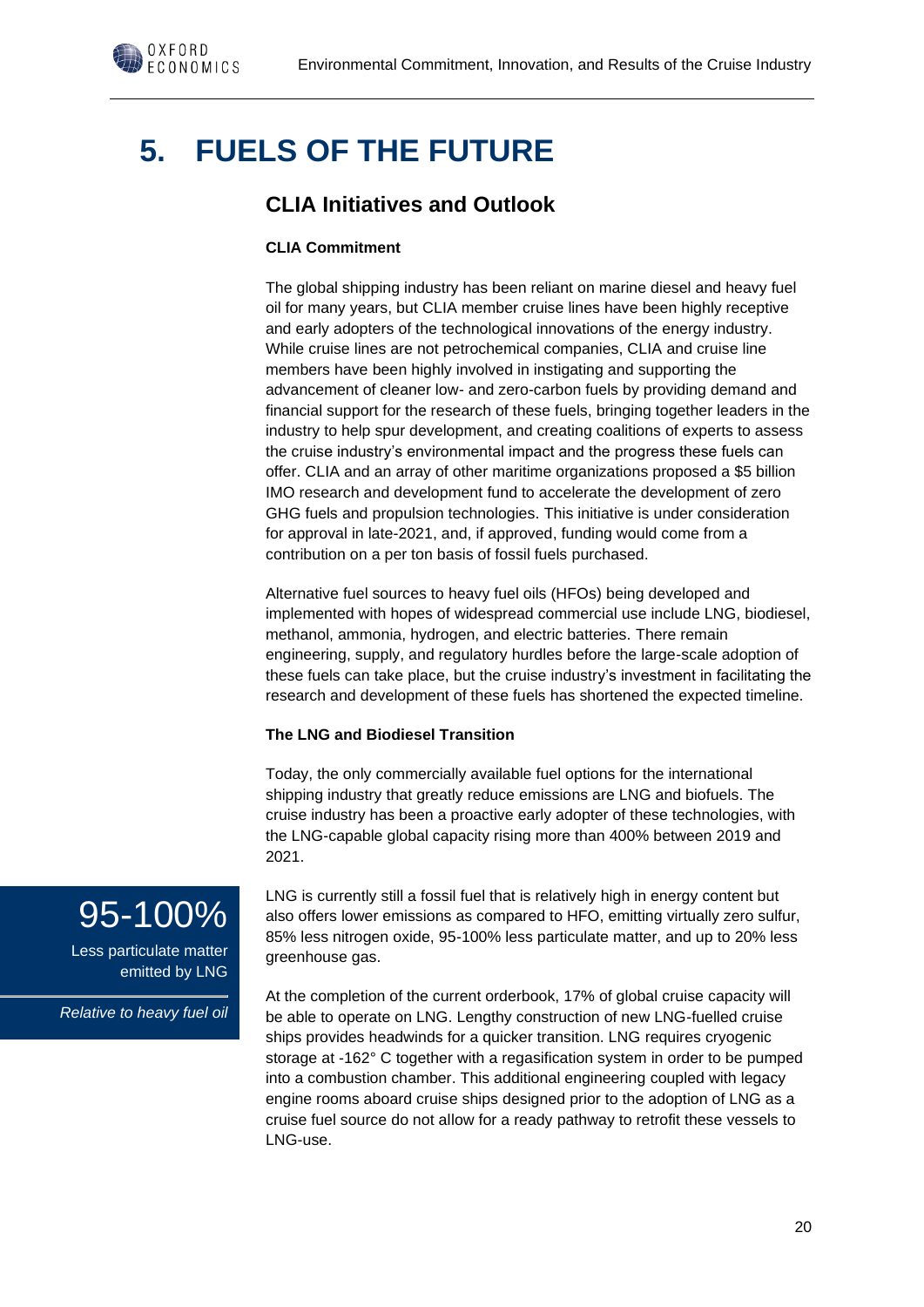

Biofuels, on the other hand, present potential as a drop-in petroleum fuel alternative, meaning they can readily replace HFOs in existing infrastructure and engines. Biofuels are produced from renewable biomass, such as vegetable oils and animal fats. The most commonly used first-generation biofuel being used today is fatty acid methyl esters (FAME), more commonly referred to as biodiesel. Biodiesel reduces GHG emissions by up to 86% and particulate matter by nearly 50% relative to petroleum diesel. In addition to improving emissions when burned, biofuels are generally non-toxic, biodegradable, and less waste is produced in production than in petroleum diesel production.<sup>8</sup>

LNG and biofuels are viewed as vital transitional fuel sources, but both feature limitations that encourage the industry's strong investment in even better solutions. Despite LNG's impressive environmental record – virtually eliminating sulfur and particulate emissions – its ability to reduce up to 20% of GHG emissions is not sufficient enough to meet ambitious long-term goals for carbon reduction and runs the risk of methane slip occurring from gas leaking during bunker transfers or from fuel that fails to burn during the combustion process.

Biofuels generally produce less pollution in production and usage, but there are significant headwinds in producing the quantity needed to satisfy demand. While the US Energy Information Administration forecasts renewable diesel production capacity in the US will exceed five billion gallons per year by 2024 from less than 600 million gallons in 2020, it is still only a fraction of petroleum fuel output.<sup>9</sup> The rising demand for agricultural products by energy companies has also created strains on agricultural prices, as food producers face greater competition over valuable inputs and shortages of some staple ingredients used in biodiesel production, such as soy and canola oil.<sup>10</sup>

Biofuels have also been found under certain conditions to emit slightly greater levels of  $NO<sub>x</sub>$  than petroleum diesel.<sup>11</sup> The potential rise in  $NO<sub>x</sub>$  emissions compared to conventional bunker fuels potentially conflicts with MARPOL Annex VI Regulation 18, which prohibits the use of fuel oils derived by methods other than petroleum refining that can cause an engine to exceed the applicable NO<sup>x</sup> emission limit. Meeting this requirement is complex for biofuels because a biofuel's  $NO<sub>x</sub>$  emissions vary based on idiosyncrasies of the organic material used in its production and its combustion characteristics. Thus, this regulation could unintentionally impede the adoption of biofuels by mandating extensive on-board testing of biofuel formulations on each engine prior to use.

#### **Refining Natural Gas and Biofuels**

Medium-term goals indicate the necessity to further refine LNG and biofuel technology and develop alternatives with lower carbon implications and greater scalability. These improved fuels would be able to be utilized in existing and

<sup>8</sup> Iowa Renewable Fuels Association, 2021

<sup>9</sup> U.S. Energy Information Administration, 2021

<sup>10</sup> Kelly et al., 2021

<sup>11</sup> Chen et al., 2018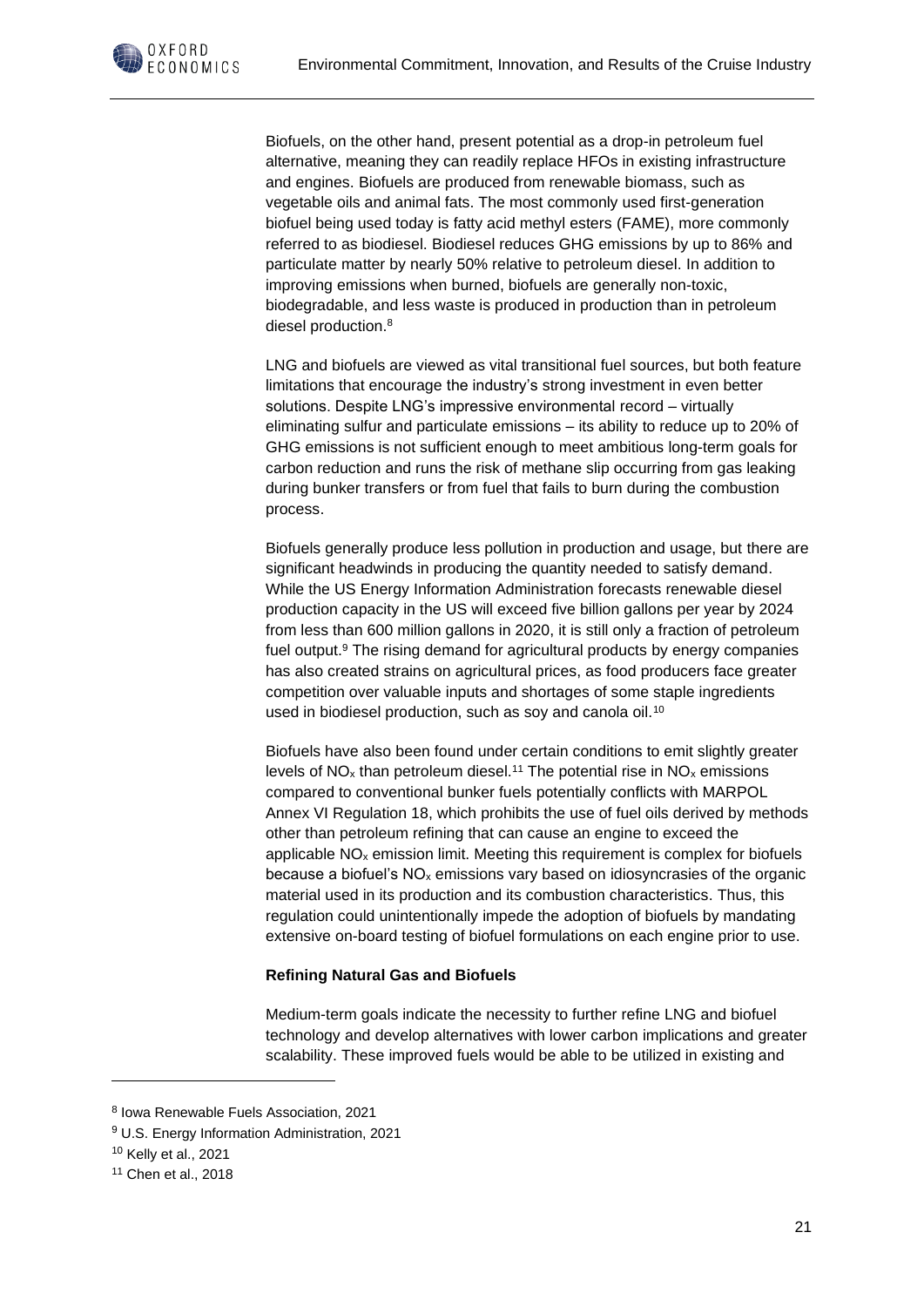

currently under construction infrastructure and could be readily substituted to quickly improve the sustainability of the cruise industry.

Producing LNG from renewable sources can reduce its carbon footprint, resolving LNG's shortfall of insufficient long-term GHG reductions. In fact, depending on the feedstock used in the production process, it is possible for these next generation natural gas fuels to overcome fossil-based LNG's limitation and cut 100% of  $CO<sub>2</sub>$  emissions.<sup>12</sup> These fuels are known as bio-LNG, synthetic natural gas (SNG), renewable natural gas (RNG), or electromethane which can be produced from coal, organic biomass, or electric power. Renewably sourced natural gas maintains the same functionality as fossil LNG and can seamlessly replace contemporary natural gas in the infrastructure being installed on ships and in ports today. A core advantage of some of these next generation fuels is that some, such as renewable methanol, do not require cryogenic storage conditions and thus fewer modifications to the engine and fuel supply system are necessary.

The environmental gains of these under-development fuels prove substantial. For example, renewable methanol curtails  $CO<sub>2</sub>$  emissions by up to 95%, NO<sub>x</sub> emissions by up to 80%, and  $SO<sub>x</sub>$  and PM emissions entirely relative to conventional fuels.<sup>13</sup> RNG is generally considered a carbon-neutral fuel, but when it is produced from organic waste it captures more GHGs than it emits, since the organic waste would otherwise decay and create methane – a GHG that has a 100-year Global Warming Potential (GWP) between 28 and 36 times greater than CO<sub>2</sub>.<sup>14</sup> This net effect makes RNG derived from organic waste carbon-negative and a valuable tool in the cruise industry's plans towards carbon-neutrality.

The next step in the development of biofuels is hydrotreated vegetable oil (HVO) or renewable diesel. This advanced biofuel is produced by hydrotreating and refining plant oils or animal fats. The hydrotreatment removes oxygen from the oils, reducing NO<sup>x</sup> emissions, and does not use chemicals in production, curbing the downsides of biodiesel. While HVOs eliminate some of the concerns of biodiesel, the ability to produce at the necessary scale to fully decarbonize the cruise industry is a serious question.

Advancements in the research and development has brought these next generation fuels closer to today, with renewable diesel in its initial stages and the first methanol-operated fuel cell system on a cruise ship expected in 2021.<sup>15</sup>

#### **A Hydrogen Future**

Practical hydrogen-based fuel solutions are presently being researched with the aim of enabling a zero-GHG energy path. In a 2020 survey by the American Bureau of Shipping (ABS) of shipowners, 60 percent of respondents viewed

## 60%

Of shipowners view hydrogen and ammonia as the most attractive long-term fuels

*According to a 2020 survey by the American Bureau of Shipping (ABS)*

<sup>12</sup> MAN Energy Solutions, 2021

<sup>13</sup> Methanol Institute, 2021

<sup>&</sup>lt;sup>14</sup> Environmental Protection Agency

<sup>15</sup> Ovcina, 2020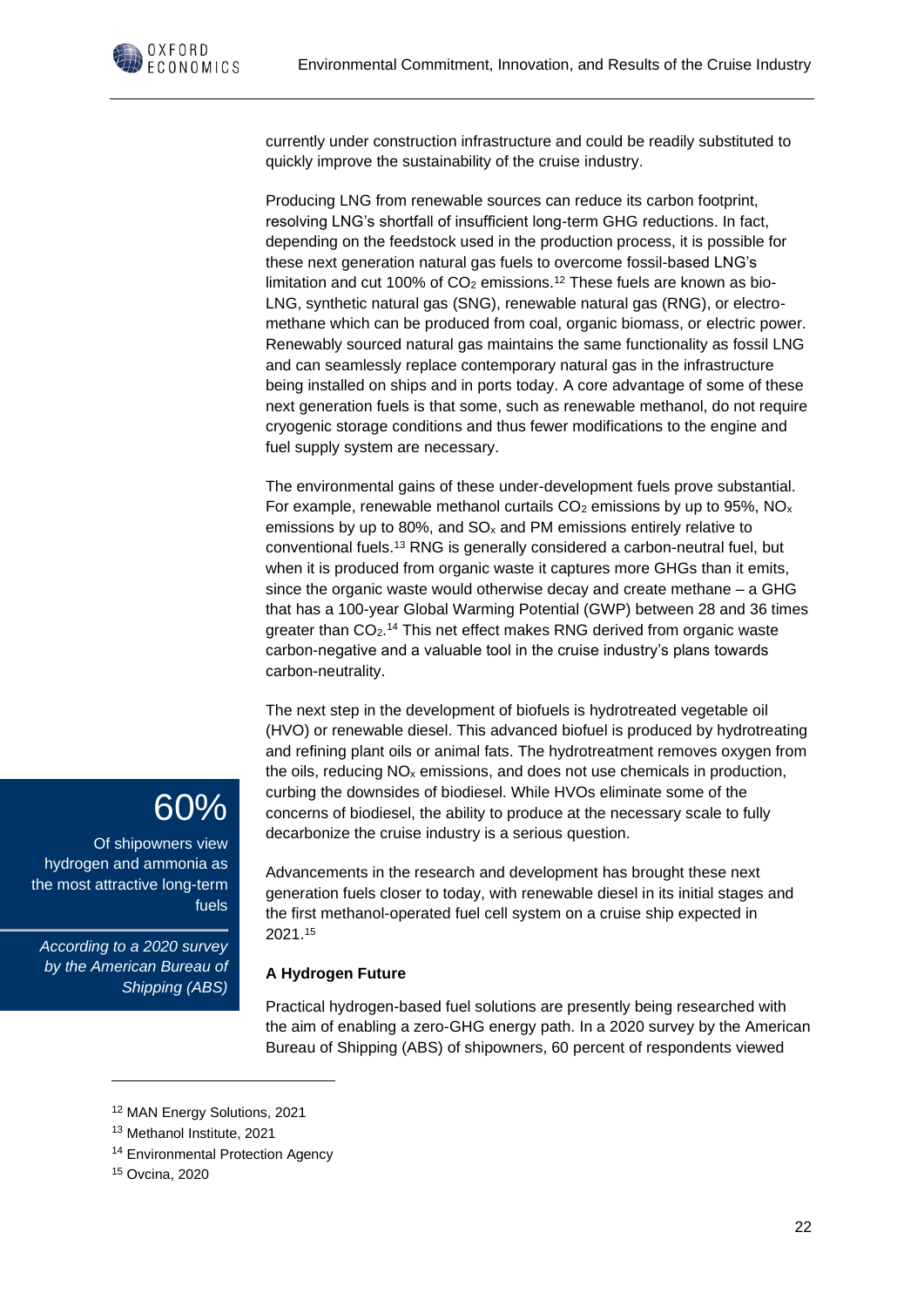

hydrogen and ammonia as the most attractive long-term fuels.<sup>16</sup> These advanced fuels offer zero-carbon propulsion and can be used directly in internal combustion engines or fuel cells. The demand for green fuels from the cruise industry and maritime industry at-large reduces development risk of these fuels and enables energy professionals to commit more resources towards these innovations.

Hydrogen (H2) can be derived from fossil fuels, known as gray, brown, or blue hydrogen depending on the method, but the use of fossil fuels does result in some carbon emissions. Green hydrogen, produced through electrolysis of water using renewable energy, is the preferred low-carbon process but has higher production costs. The price of green hydrogen is expected to decline alongside the costs of renewable energy and needed electrolysis equipment in the coming decades, facilitating its adoption.

Ammonia (NH3) can operate as a hydrogen carrier, due to its concentration of hydrogen, or it can be used as a direct fuel source for internal combustion engines or fuel cells. The affiliated nitrogen contained in ammonia molecules does result in some  $NO<sub>x</sub>$  emissions, but this challenge can be overcome through ordinary selective catalytic reduction (SCR) systems.<sup>17</sup> Ammonia's higher volumetric energy density compared to hydrogen tempers some storage concerns. Combined with its zero-carbon content, and suitability with existing and emerging technologies lead ammonia-based fuels to be strong contenders in the drive for cleaner fuels.

Additionally, further development of green methanol (CH3OH) provides a potentially sustainable low-carbon fuel solution. Like ammonia, methanol acts as a hydrogen carrier, carrying the highest hydrogen-to-carbon ratio of any liquid fuel, although its volumetric density is still less than conventional fuels. However, methanol does not require cryogenic storage and is therefore easier to store than hydrogen or ammonia which could facilitate a speedier transition. While methanol is most commonly produced from natural gas, it can be produced in a environmentally friendly manner, either from biomass or renewable powered electrolysis.

## \$750 billion

Market size for hydrogenbased energy in 2050

*As estimated by McKinsey in 2020 study*

Hydrogen fuel's exciting proposition is an energy source with near-zero GHG emissions through the production and burning process, whose only direct emission is water vapor. Hydrogen is one of the most abundant elements on Earth, with a virtually limitless supply, giving it the ability to satisfy the energy needs of even the most energy-intensive industries. Hydrogen-based fuels contain potential for scalability and should be significant portions of the fuel mix by 2030. The market for hydrogen-based energy in the US alone is anticipated to reach \$140 billion in 2030 before ballooning to \$750 billion in 2050.<sup>18</sup>

Key impediments to the adoption of hydrogen and ammonia fuels are storage costs and implementing an accommodative regulatory framework. Similar to LNG, hydrogen and ammonia fuel must be stored at extreme cryogenic temperatures which enhances storage costs and poses the risk of turning

<sup>16</sup> Ship & Bunker, 2020

<sup>17</sup> Hayakawa et al., 2019

<sup>&</sup>lt;sup>18</sup> Fuel Cell and Hydrogen Energy Association, 2020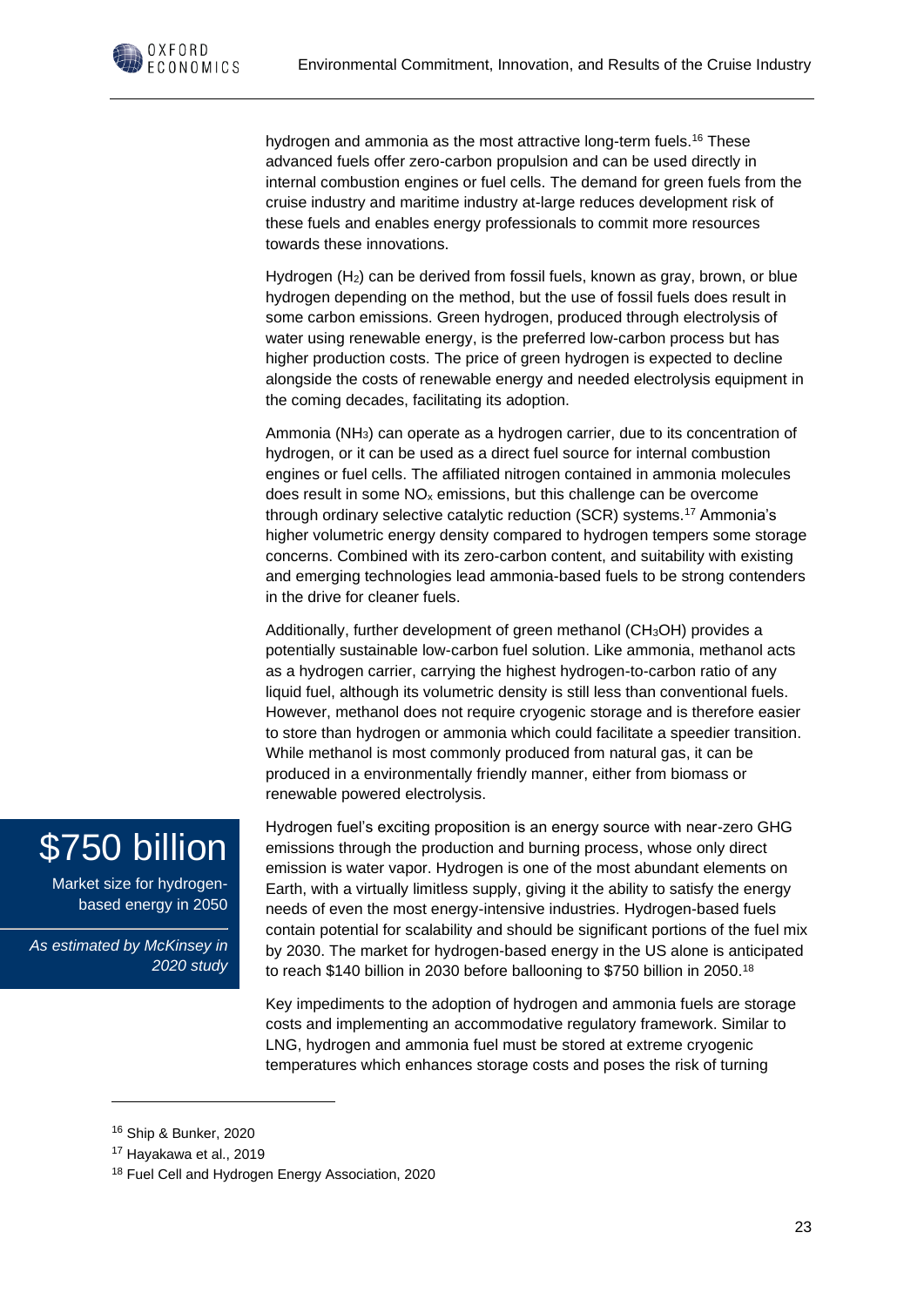

metals brittle. Both fuels have relatively low energy concentrations by volume – hydrogen being about one-eighth as energy dense per liter as petroleum-based fuels and ammonia being about one-quarter. <sup>19</sup> This escalates engineering concerns over cargo volume dedicated to fuel storage, as an up to fivefold increase in fuel tank size introduces complexities both onboard and ashore at refueling stations in ports. Proper containment of these fuels is under research as well, as the small size of hydrogen molecules exacerbate the risk of it escaping through cracks or seams and potential ammonia leaks would be hazardous. However, key CLIA partners have made significant strides in developing economically viable engine systems. As one example, Wärtsilä anticipates its first ship engine capable of running solely on ammonia by 2023.<sup>20</sup>

Methanol faces similar storage and safety issues as hydrogen and ammonia fuels but to a lesser extent. While methanol does not require cryogenic storage, its relatively volumetric density as compared to conventional fuels would require more than 2.5 times more storage volume than conventional fuels. Methanol is a toxic substance and corrodes certain materials, thus necessitating special containment methods. A unique issue to methanol is its relatively low flash point. Its high flammability and difficulty in detecting methanol flames, as they are odorless and nearly invisible, combined with its toxicity presents safety concerns that have to be resolved prior to use on commercial cruise liners.<sup>21</sup> Ongoing research has led to promising developments, as methanol-based fuels have begun to be implemented in various marine vessels.<sup>22</sup>

Presently, the US Coast Guard Office of Design and Engineering Standards deems hydrogen too hazardous for bulk carriage, partly due to its flammability.<sup>23</sup> Hydrogen fuels are not currently approved for marine vessels in the US, but on a vessel-specific case-by-case basis, approval can be sought from the Coast Guard. The intricacies of the regulations in place to build a commercial zero-emission hydrogen-powered ship hinder not only shipbuilding but also the development of hydrogen refueling infrastructure shore-side that is necessary to operate a hydrogen-powered ship. Widespread acknowledgement of hydrogen and ammonia as key fuel sources in the drive to decarbonize shipping, including support from the International Energy Agency and the World Bank, and increased governmental support of the cruise industry's effort to limit the maritime-linked environmental impact, such as the creation of the Healthy Ports program in the US and large global investments in installing SSE technology, provide indications that a more supportive regulatory framework is possible.

The cruise industry is involved in a number of green energy initiatives around the world to address long-term environmental challenges and promote the adoption of next-generation fuels, such as hydrogen, ammonia, and methanol.

<sup>19</sup> Ash, et al., 2019

<sup>20</sup> Wärtsilä, 2021

<sup>21</sup> ABS, 2021

<sup>&</sup>lt;sup>22</sup> The Maritime Executive, 2021

<sup>23</sup> US Coast Guard, 2020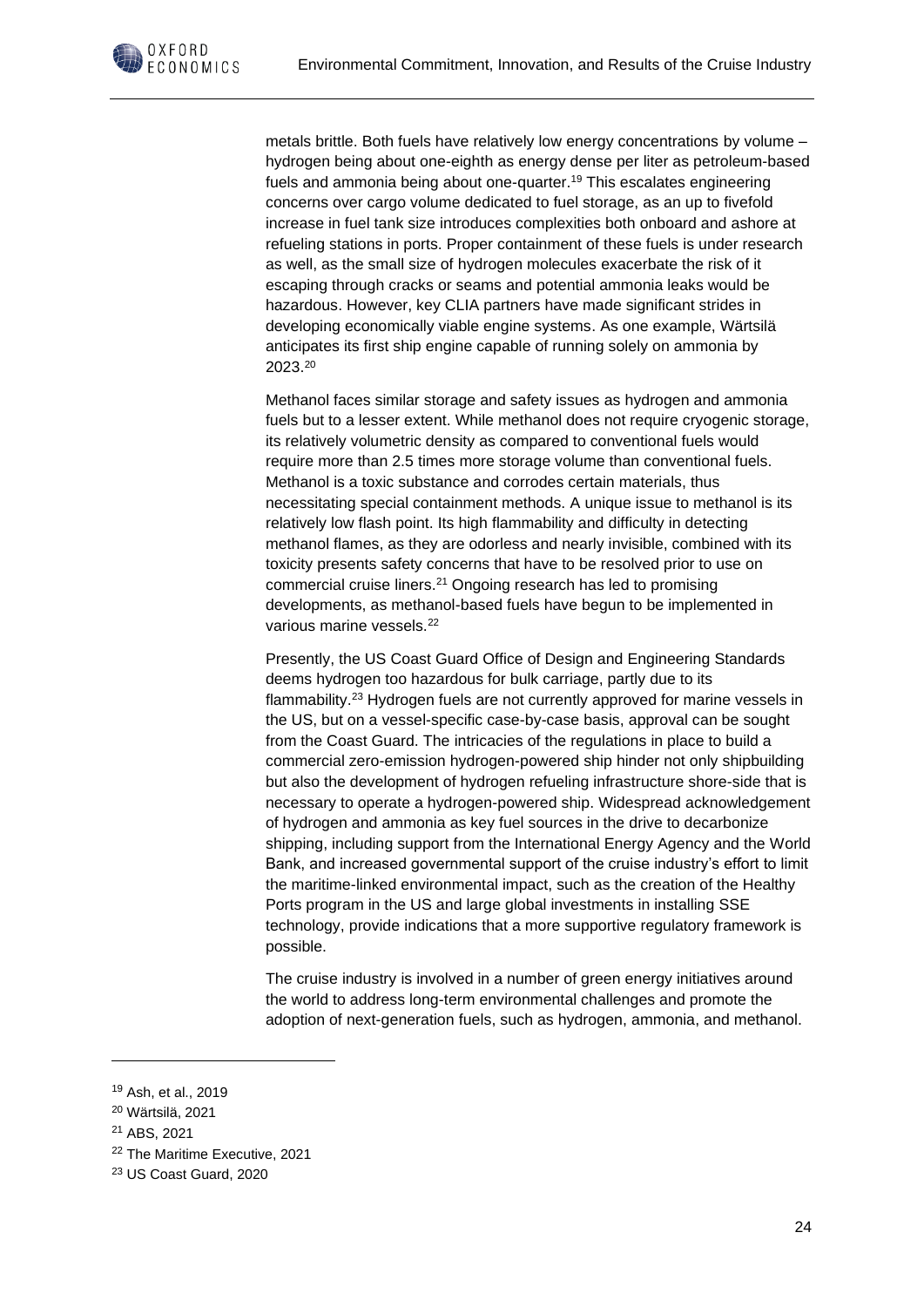

These alternative fuels may be poised to be ideal future fuels but necessitate continued research in storage requirements, due to safety concerns and volumetric density, and a less obstructive regulatory framework.

#### **Fuels of the Future Case Study:**

#### **CLIA Executive Partner – Snam**

Italy-based Snam, one of the world's leading energy infrastructure operators, seeks to enable the cleaner energy evolution through securely supplying sustainable and technologically advanced fuels, such as hydrogen fuels and biomethane. Energy infrastructure plays a pivotal role in progressing to a less environmentally impactful system. Snam has been facilitating the evolution towards hydrogen-based fuels in energy-intensive industries, becoming the first energy company in Europe to introduce a 5% hydrogen-natural gas blend into its transmission network and accomplishing the first 30% hydrogen-natural gas blend in steel manufacturing.<sup>24,25</sup>

Hydrogen storage and transportation introduces added infrastructure complications due to its need to be stored at extreme temperatures and its small molecule size being prone to escaping through cracks and seams. By successfully blending hydrogen fuel with natural gas such that the existing natural gas transportation networks can be utilized, Snam has accelerated the clean energy transition and improved the availability of hydrogen fuels.

Snam has already begun hydrogen fuel trials with railway operators, industrial manufacturers, and power generators among other industries, and in July 2021 Snam co-announced a study to assess the feasibility of designing and building the world's first oceangoing hydrogen-powered cruise ship. Key factors being evaluated in this study include ship space arrangement to accommodate hydrogen fuel technologies, the potential greenhouse gas emissions savings, and a technical and economic analysis of hydrogen supply and infrastructure. Snam's experience and innovative techniques in implementing hydrogen fuels in energy-intensive sectors provides a template that the cruise industry is seeking to replicate in its goal of providing a unique and environmentally friendly tourism experience.

<sup>24</sup> Snam, 2019

<sup>25</sup> Mangiapane, 2021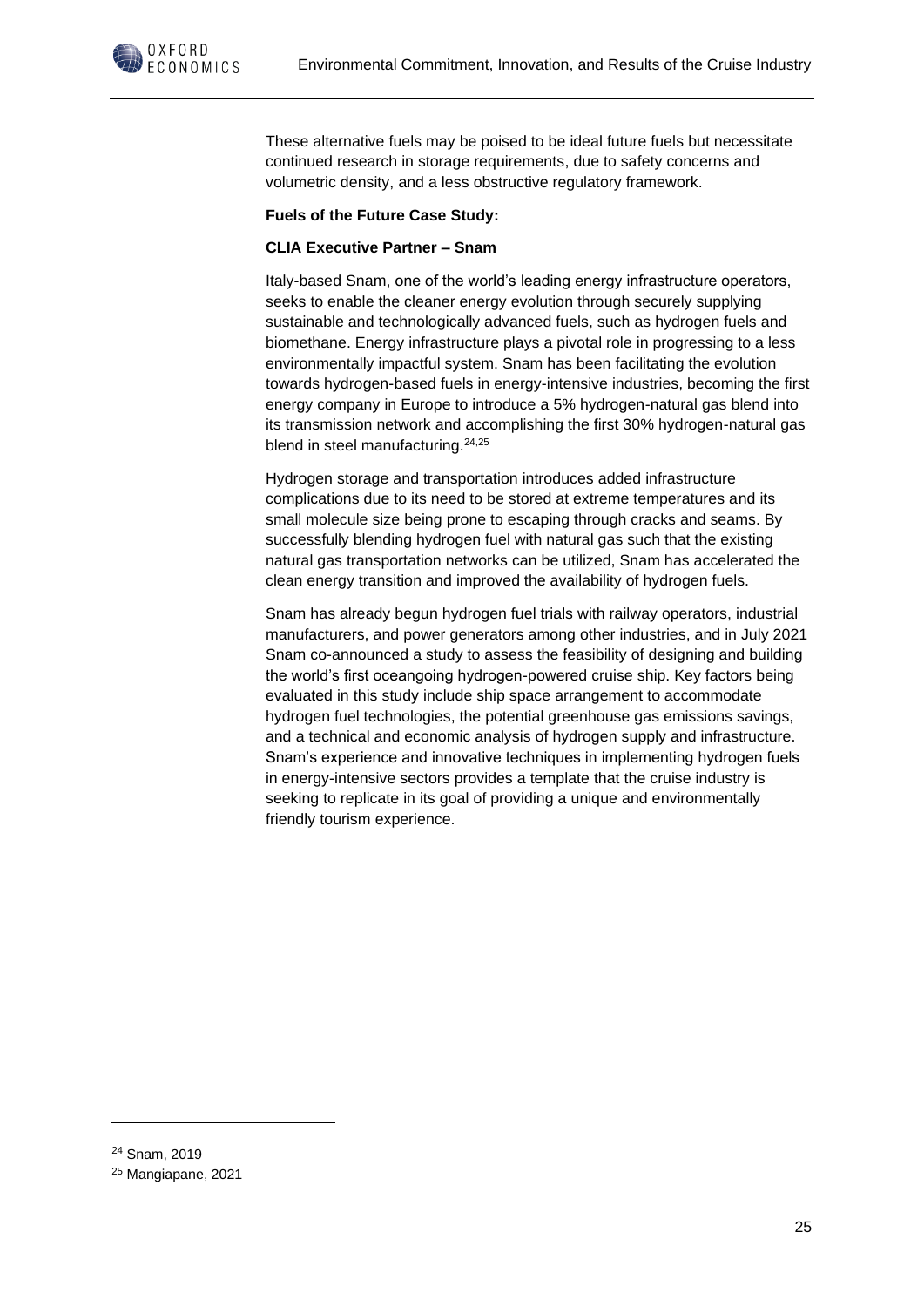

## **WORKS CITED**

- ABS. February 2021. "Sustainability Whitepaper: Methanol As Marine Fuel." *American Bureau of Shipping*.
- Ash, N., I. Sikora, and B. Richelle. 2019. "Electrofuels for shipping: How synthetic fuels from renewable electricity could unlock sustainable investment in countries like Chile." *Environmental Defense Fund*.
- Blunox. "NO<sup>x</sup> reduction for Cruise Ships." www.blunox.com/home/scr-system/scr-for-cruise-ships
- Chen, H., Y. Chen, J. Ma, and B. Xie. 2018. "NOx emission of biodiesel compared to diesel: Higher or lower?" *Applied Thermal Engineering*, 137, pp. 584-593.
- Corbett, J., and B. Comer. 2013. "Clearing the air: Would shoreside power reduce air pollution emissions from cruise ships calling on the Port of Charleston, SC?" *Energy and Environmental Research Associates*.

Cornell University. 2020. "Hotel Footprinting Tool." *Greenview*. www.hotelfootprints.org/footprinting

- Cruise Lines International Association. 2020. "Environmental Technologies and Practices: CLIA Global Oceangoing Cruise Lines – August 2020." cruising.org/en.
- Environmental Protection Agency. "Understanding Global Warming Potentials." www.epa.gov/ghgemissions/understanding-global-warming-potentials
- Fuel Cell and Hydrogen Energy Association. 2020. "Road Map to a US Hydrogen Economy: Reducing emissions and driving growth across the nation." www.fchea.org/us-hydrogen-study
- Griffith University. 2021. "Global Sustainable Tourism Dashboard." www.tourismdashboard.org/
- Hayakawa, A., H. Koboyashi, K. Kunkuma., E. Okafor, and A. Somarathne. 2019. "Science and technology of ammonia combustion." *Proceedings of the Combustion Institute*. 37(1), pp. 109- 133.
- Hielscher Ultrasound Technology. 2020. "NOx-Reduction by Oil/Water-Emulsification." *hielscher.com*. www.hielscher.com/oil\_nox\_reduction
- Holtbecker, R., and M. Geist. 1998. "Exhaust emissions reduction technology for Sulzer marine diesel engines: General aspects," Wärtsilä NSD Switzerland Ltd., Winterthur, Switzerland, July 1998.
- International Energy Agency. 2017. "Tracking Progress: International Shipping." *IEA.org.* 16 May. www.iea.org/etp/tracking2017/internationalshipping/.
- International Maritime Organization. 2019. "Nitrogen Oxides (NOx) Regulation 13." *IMO.org.* www.imo.org/en/OurWork/Environment/Pages/Nitrogen-oxides-(NOx)-%E2%80%93- Regulation-13.aspx
- Iowa Renewable Fuels Association. 2021. "Biodiesel and the environment." iowarfa.org/biodiesel-andthe-environment/
- Kelly, S., C. Prentice, and J. Renshaw. 2021. "U.S. bread, donut makers urge Biden to roll back biofuel requirements." *Reuters*. www.reuters.com/business/energy/us-bread-donut-makersurge-biden-roll-back-biofuel-requirements-2021-08-03/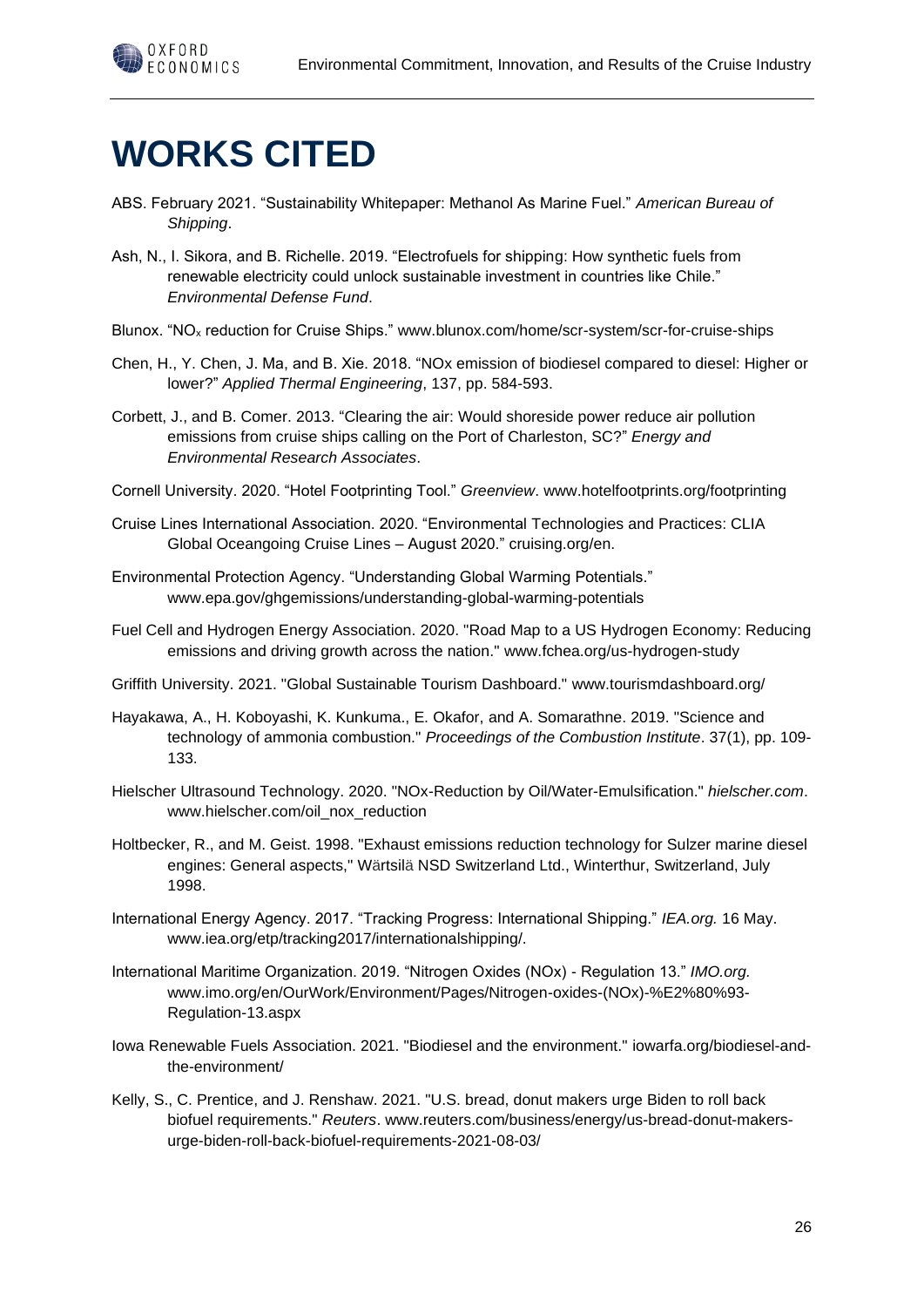

MAN Energy Solutions. 2021. "SNG - Synthetic Natural Gas." www.manes.com/discover/decarbonization-glossary---man-energy-solutions/synthetic-natural-gas

- Mangiapane, G. 19 May 2021. "Italy's Snam in world first with test of 30% gas-hydrogen blend in steel forging." *Reuters*. www.reuters.com/business/italys-snam-world-first-with-test-30-gas-hydrogenblend-steel-forging-2021-05-19/
- Marquard & Bahls. 2015. "Marine Gasoil (MGO)." *Marquard-Bahls.com.* December. www.marquardbahls.com/en/news-info/glossary/detail/term/marine-gasoil-mgo

Methanol Institute. 3 June 2021. "Renewable Methanol." www.methanol.org/renewable/.

- Neste. 13 April 2018. "California cruise company Red and White Fleet switches to Neste MY Renewable Diesel." www.neste.com/releases-and-news/renewable-solutions/californiancruise-company-red-and-white-fleet-switches-neste-my-renewable-diesel
- Neste. 1 September 2021. "Reduced emissions." www.neste.com/products/all-products/renewableroad-transport/reduced-emissions#0cb19e71
- Ovcina, J. 13 November 2020. "AIDAnova on track to get its methanol-operated fuel cell in 2021." *Offshore Energy*. www.offshore-energy.biz/aidanova-on-track-to-get-its-methanol-operatedfuel-cell-in-2021/
- Ship & Bunker. 26 May 2020. "ABS Survey Respondents See Hydrogen and Ammonia as Best Long-Term Bunker Options." shipandbunker.com/news/world/188388-abs-survey-respondents-seehydrogen-and-ammonia-as-best-long-term-bunker-options
- Snam. 1 April 2019. "Snam: Europe's First Supply of Hydrogen and Natural Gas Blend into Transmission Network to Industrial Users." www.snam.it/en/Media/Pressreleases/2019/Snam\_Europe\_first\_supply\_hydrogen\_natural\_gas\_blend
- The Maritime Executive. 24 June 2021. "Recycled Methanol Fuels Stena Ferry in Demonstration Project." www.maritime-executive.com/article/recycled-methanol-fuels-stena-ferry-indemonstration-project
- U.S. Coast Guard. Spring 2020. "Proceedings of the Marine Safety & Security Council." *The Coast Guard Journal of Safety & Security at Sea*.
- U.S. Energy Information Administration. 2021. "U.S. renewable diesel capacity expected to increase significantly through 2024." www.eia.gov/petroleum/weekly/archive/2021/210721/includes/analysis\_print.php
- Wärtsilä. 14 July 2021. "Wärtsilä launches major test programme towards carbon-free solutions with hydrogen and ammonia." www.wartsila.com/media/news/14-07-2021-wartsilalaunches-major-test-programme-towards-carbon-free-solutions-with-hydrogen-and-ammonia-2953362
- Winkel, R. et al., 2016. "Shore Side Electricity in Europe: Potential and environmental benefits." *Energy Policy*, 88: 584-593.